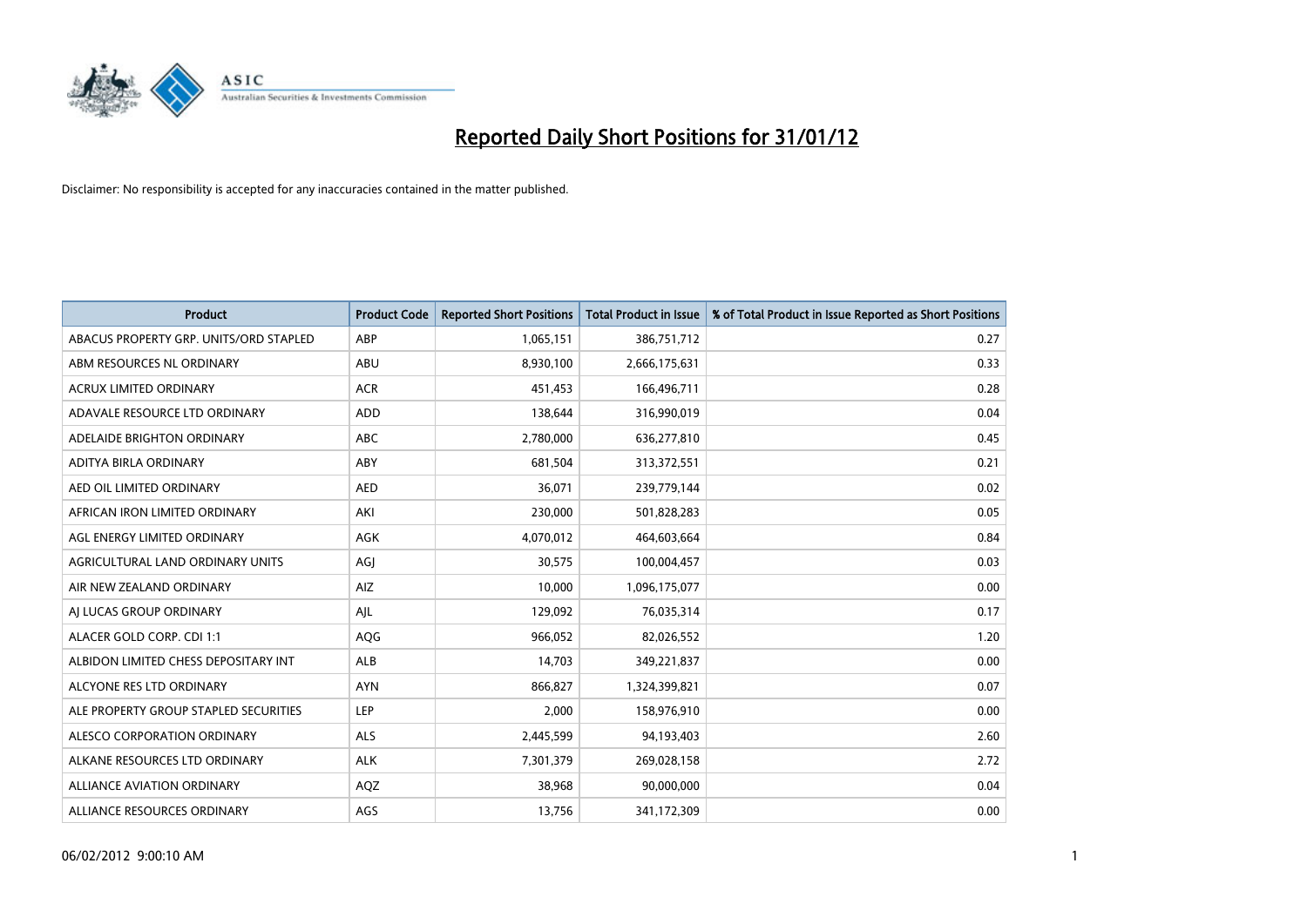

| <b>Product</b>                         | <b>Product Code</b> | <b>Reported Short Positions</b> | Total Product in Issue | % of Total Product in Issue Reported as Short Positions |
|----------------------------------------|---------------------|---------------------------------|------------------------|---------------------------------------------------------|
| ALLIED GOLD MIN PLC CDI 1:1            | <b>ALD</b>          | 8.479                           | 69,763,030             | 0.02                                                    |
| ALLIED HEALTH LTD ORDINARY             | AHZ                 | 134,528                         | 660,024,294            | 0.02                                                    |
| ALTONA MINING LTD ORDINARY             | <b>AOH</b>          | 802,212                         | 518,757,704            | 0.15                                                    |
| ALUMINA LIMITED ORDINARY               | <b>AWC</b>          | 34,876,814                      | 2,440,196,187          | 1.44                                                    |
| AMADEUS ENERGY ORDINARY                | AMU                 | 454,000                         | 274,786,018            | 0.17                                                    |
| AMALGAMATED HOLDINGS ORDINARY          | AHD                 | 21,221                          | 157,533,146            | 0.01                                                    |
| AMCOR LIMITED ORDINARY                 | AMC                 | 4,070,794                       | 1,206,684,923          | 0.33                                                    |
| AMP LIMITED ORDINARY                   | AMP                 | 12,172,841                      | 2,854,672,784          | 0.40                                                    |
| AMPELLA MINING ORDINARY                | <b>AMX</b>          | 662,769                         | 205,985,108            | 0.31                                                    |
| ANSELL LIMITED ORDINARY                | <b>ANN</b>          | 2,756,986                       | 130,656,668            | 2.09                                                    |
| ANTARES ENERGY LTD ORDINARY            | <b>AZZ</b>          | 105,536                         | 260,000,000            | 0.04                                                    |
| ANZ BANKING GRP LTD ORDINARY           | <b>ANZ</b>          | 13,152,420                      | 2,679,094,902          | 0.48                                                    |
| APA GROUP STAPLED SECURITIES           | APA                 | 10,279,881                      | 639,334,625            | 1.61                                                    |
| APEX MINERALS NL ORDINARY              | <b>AXM</b>          | 885,146                         | 5,550,243,713          | 0.02                                                    |
| APN EUROPEAN RETAIL UNITS STAPLED SEC. | <b>AEZ</b>          | 11,832                          | 544,910,660            | 0.00                                                    |
| APN NEWS & MEDIA ORDINARY              | <b>APN</b>          | 22,976,425                      | 630,211,415            | 3.65                                                    |
| AQUARIUS PLATINUM. ORDINARY            | <b>AOP</b>          | 3,755,613                       | 470,312,578            | 0.80                                                    |
| AQUILA RESOURCES ORDINARY              | <b>AQA</b>          | 5,235,304                       | 411,804,442            | 1.25                                                    |
| ARAFURA RESOURCE LTD ORDINARY          | <b>ARU</b>          | 7,899,103                       | 367,980,342            | 2.12                                                    |
| ARB CORPORATION ORDINARY               | ARP                 | 14,178                          | 72,481,302             | 0.01                                                    |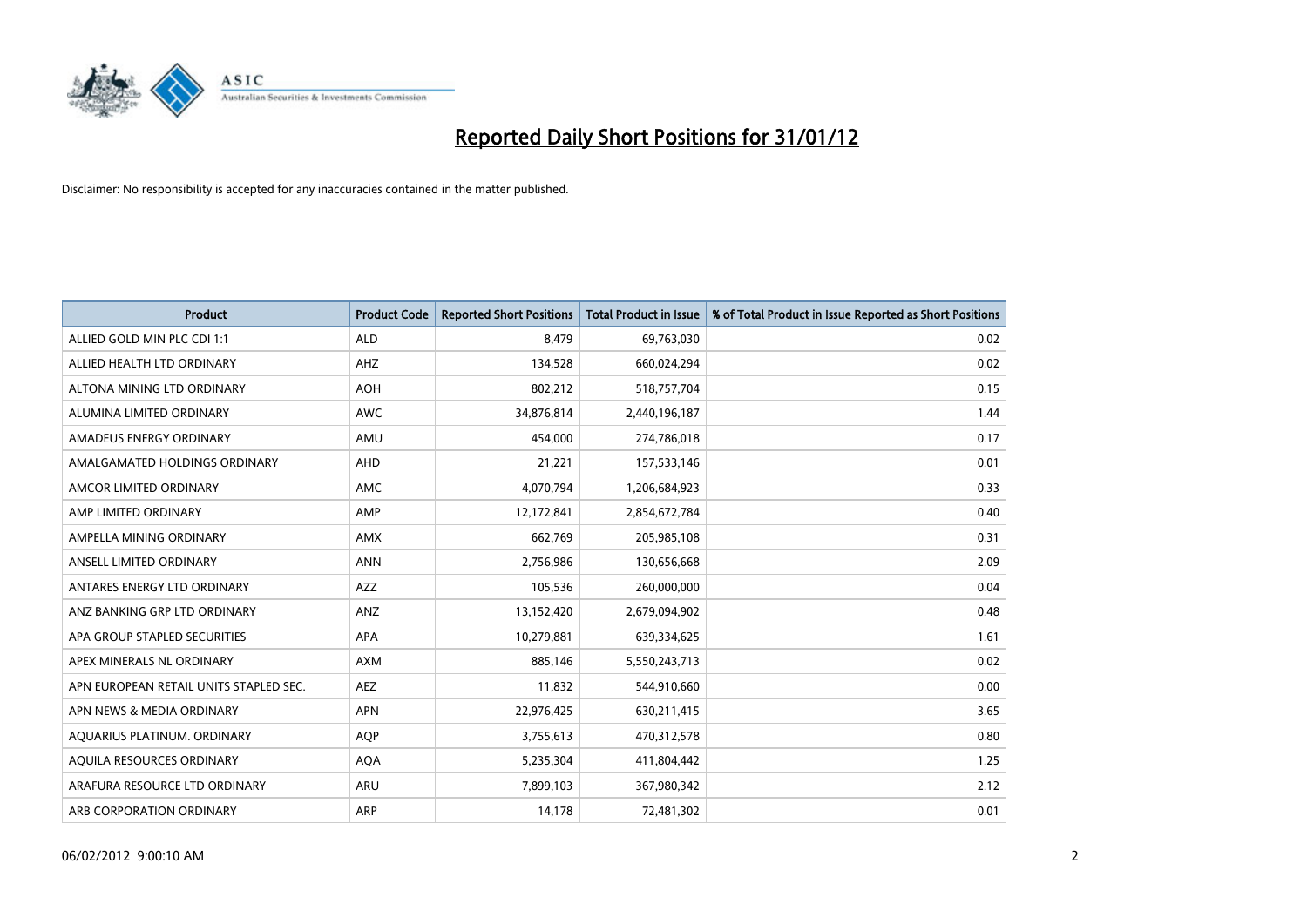

| <b>Product</b>                          | <b>Product Code</b> | <b>Reported Short Positions</b> | <b>Total Product in Issue</b> | % of Total Product in Issue Reported as Short Positions |
|-----------------------------------------|---------------------|---------------------------------|-------------------------------|---------------------------------------------------------|
| ARDENT LEISURE GROUP STAPLED SECURITIES | AAD                 | 372,479                         | 324,236,390                   | 0.11                                                    |
| ARISTOCRAT LEISURE ORDINARY             | ALL                 | 15,501,282                      | 543,181,024                   | 2.88                                                    |
| ASCIANO LIMITED ORDINARY                | <b>AIO</b>          | 17,117,043                      | 975,385,664                   | 1.73                                                    |
| ASG GROUP LIMITED ORDINARY              | ASZ                 | 222,344                         | 171,456,889                   | 0.13                                                    |
| ASPEN GROUP ORD/UNITS STAPLED           | <b>APZ</b>          | 991,173                         | 591,084,183                   | 0.15                                                    |
| ASPIRE MINING LTD ORDINARY              | AKM                 | 249,675                         | 620,594,556                   | 0.04                                                    |
| ASTON RES LTD ORDINARY                  | <b>AZT</b>          | 422,176                         | 204,668,861                   | 0.21                                                    |
| ASTRO JAP PROP GROUP STAPLED SECURITIES | AJA                 | 19,415                          | 58,445,002                    | 0.02                                                    |
| ASX LIMITED ORDINARY                    | ASX                 | 1,457,017                       | 175,136,729                   | 0.83                                                    |
| ATLAS IRON LIMITED ORDINARY             | AGO                 | 17,443,132                      | 894,684,560                   | 1.92                                                    |
| AUCKLAND INTERNATION ORDINARY           | AIA                 | 39,998                          | 1,327,230,189                 | 0.00                                                    |
| AURORA OIL & GAS ORDINARY               | <b>AUT</b>          | 6,961,838                       | 411,655,343                   | 1.69                                                    |
| AUSDRILL LIMITED ORDINARY               | ASL                 | 172,856                         | 303,288,155                   | 0.05                                                    |
| AUSENCO LIMITED ORDINARY                | AAX                 | 1,167,042                       | 123,258,843                   | 0.94                                                    |
| <b>AUSTAL LIMITED ORDINARY</b>          | ASB                 | 105,823                         | 188,069,638                   | 0.04                                                    |
| AUSTAR UNITED ORDINARY                  | <b>AUN</b>          | 11,298,868                      | 1,271,505,737                 | 0.88                                                    |
| AUSTBROKERS HOLDINGS ORDINARY           | <b>AUB</b>          | $\overline{2}$                  | 55,545,576                    | 0.00                                                    |
| AUSTIN ENGINEERING ORDINARY             | ANG                 | 55,943                          | 72,314,403                    | 0.07                                                    |
| <b>AUSTRALAND ASSETS ASSETS</b>         | AAZPB               | 1,168                           | 2,750,000                     | 0.04                                                    |
| AUSTRALAND PROPERTY STAPLED SECURITY    | <b>ALZ</b>          | 479,224                         | 576,846,597                   | 0.06                                                    |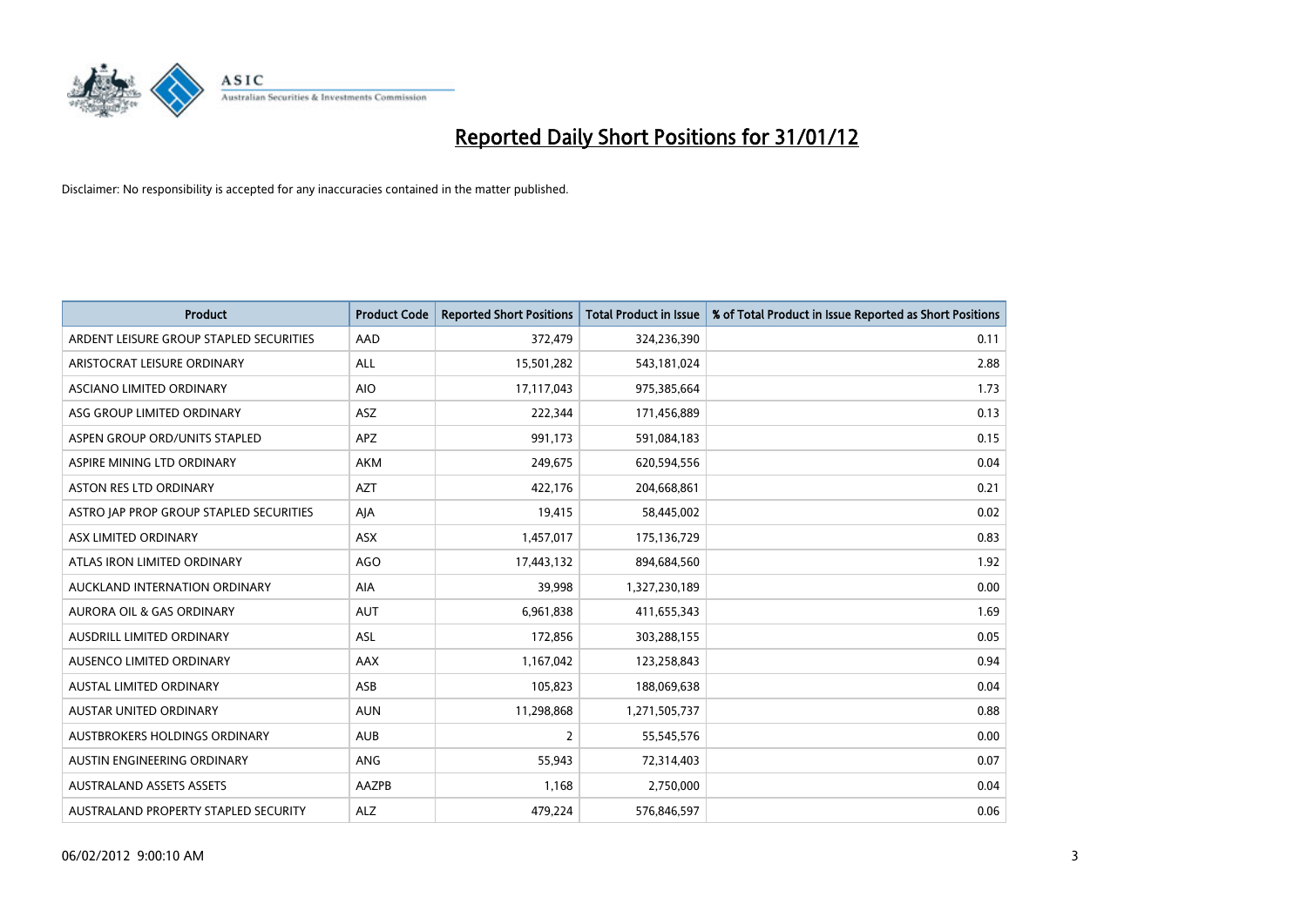

| <b>Product</b>                       | <b>Product Code</b> | <b>Reported Short Positions</b> | <b>Total Product in Issue</b> | % of Total Product in Issue Reported as Short Positions |
|--------------------------------------|---------------------|---------------------------------|-------------------------------|---------------------------------------------------------|
| AUSTRALIAN AGRICULT, ORDINARY        | AAC                 | 837,341                         | 312,892,824                   | 0.25                                                    |
| AUSTRALIAN EDUCATION UNITS           | <b>AEU</b>          | 625,000                         | 175,465,397                   | 0.36                                                    |
| AUSTRALIAN INFRASTR, UNITS/ORDINARY  | <b>AIX</b>          | 2,227,238                       | 620,733,944                   | 0.36                                                    |
| AUSTRALIAN MINES LTD ORDINARY        | <b>AUZ</b>          | 1,400,000                       | 636,910,317                   | 0.22                                                    |
| AUSTRALIAN PHARM, ORDINARY           | API                 | 305,582                         | 488,115,883                   | 0.06                                                    |
| AUTOMOTIVE HOLDINGS ORDINARY         | AHE                 | 6,982                           | 260,579,682                   | 0.00                                                    |
| AVEXA LIMITED ORDINARY               | <b>AVX</b>          | 243,657                         | 847,688,779                   | 0.03                                                    |
| AWE LIMITED ORDINARY                 | <b>AWE</b>          | 1,679,086                       | 521,871,941                   | 0.33                                                    |
| AZIMUTH RES LTD ORDINARY             | <b>AZH</b>          | 806,873                         | 382,309,058                   | 0.21                                                    |
| AZUMAH RESOURCES ORDINARY            | <b>AZM</b>          | 2,625,287                       | 282,020,356                   | 0.93                                                    |
| <b>BANDANNA ENERGY ORDINARY</b>      | <b>BND</b>          | 1,132,287                       | 528,481,199                   | 0.21                                                    |
| BANK OF QUEENSLAND. ORDINARY         | <b>BOQ</b>          | 11,727,918                      | 229,598,329                   | 5.08                                                    |
| <b>BANNERMAN RESOURCES ORDINARY</b>  | <b>BMN</b>          | 324,060                         | 271,466,858                   | 0.12                                                    |
| <b>BASE RES LIMITED ORDINARY</b>     | <b>BSE</b>          | 1,237,653                       | 460,440,029                   | 0.27                                                    |
| <b>BATHURST RESOURCES ORDINARY</b>   | <b>BTU</b>          | 18,968,971                      | 689,747,997                   | 2.75                                                    |
| <b>BAUXITE RESOURCE LTD ORDINARY</b> | <b>BAU</b>          | 12,000                          | 235,379,896                   | 0.01                                                    |
| <b>BC IRON LIMITED ORDINARY</b>      | <b>BCI</b>          | 293,448                         | 95,711,000                    | 0.30                                                    |
| BEACH ENERGY LIMITED ORDINARY        | <b>BPT</b>          | 14,827,011                      | 1,112,199,119                 | 1.33                                                    |
| BEADELL RESOURCE LTD ORDINARY        | <b>BDR</b>          | 4,412,328                       | 657,906,946                   | 0.67                                                    |
| BENDIGO AND ADELAIDE ORDINARY        | <b>BEN</b>          | 5,235,337                       | 383,745,148                   | 1.36                                                    |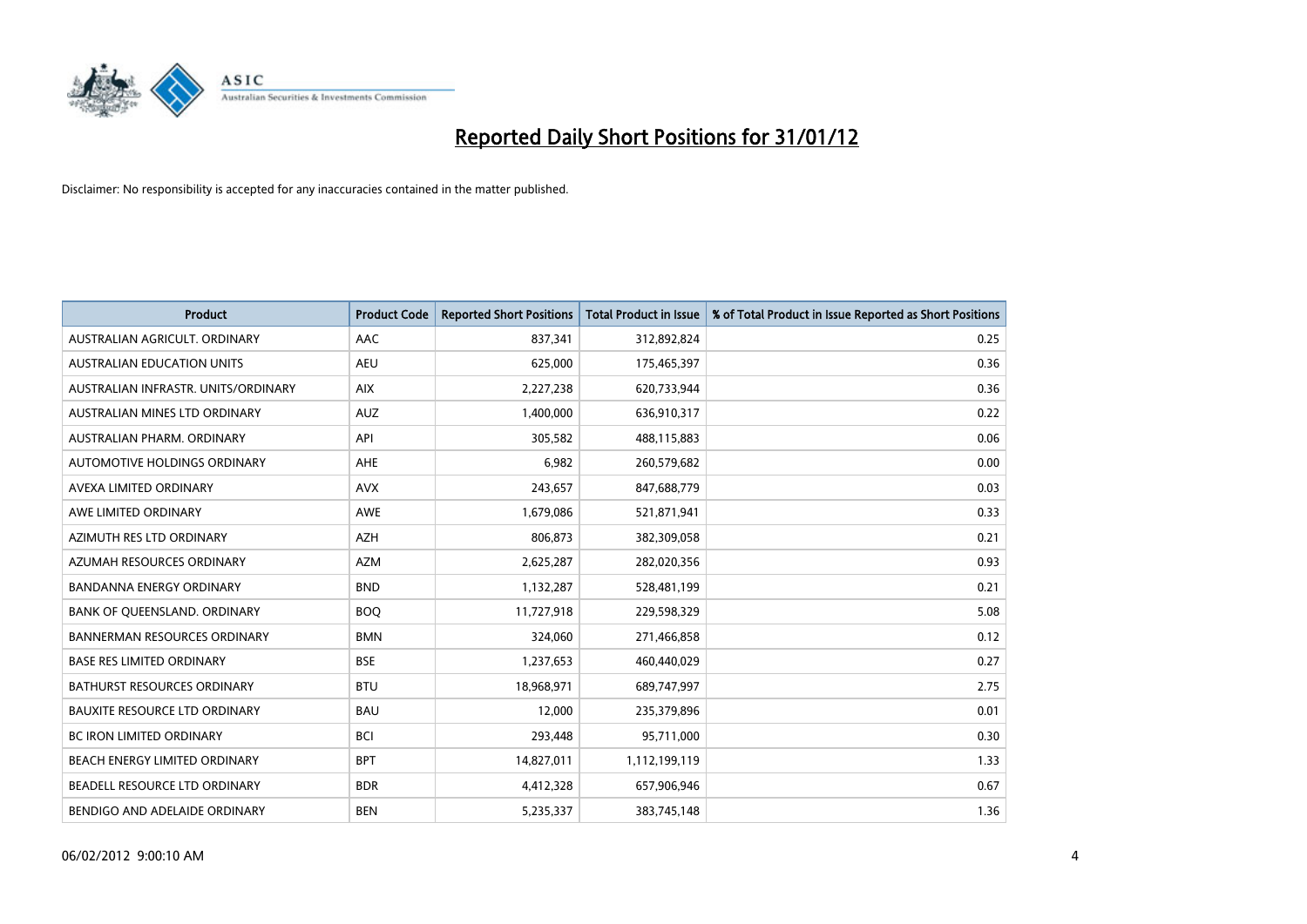

| Product                              | <b>Product Code</b> | <b>Reported Short Positions</b> | <b>Total Product in Issue</b> | % of Total Product in Issue Reported as Short Positions |
|--------------------------------------|---------------------|---------------------------------|-------------------------------|---------------------------------------------------------|
| BERKELEY RESOURCES ORDINARY          | <b>BKY</b>          | 349,590                         | 174,298,273                   | 0.20                                                    |
| BETASHARES ASX RES ETF UNITS         | <b>ORE</b>          | 88,570                          | 4,219,665                     | 2.10                                                    |
| <b>BHP BILLITON LIMITED ORDINARY</b> | <b>BHP</b>          | 28,045,893                      | 3,211,691,105                 | 0.85                                                    |
| <b>BILLABONG ORDINARY</b>            | <b>BBG</b>          | 23,147,131                      | 255,102,103                   | 9.07                                                    |
| <b>BIOTA HOLDINGS ORDINARY</b>       | <b>BTA</b>          | 1,427,182                       | 181,703,711                   | 0.78                                                    |
| <b>BISALLOY STEEL ORDINARY</b>       | <b>BIS</b>          | 84,480                          | 43,291,509                    | 0.20                                                    |
| BKI INVESTMENT LTD ORDINARY          | BKI                 | 508                             | 425,549,573                   | 0.00                                                    |
| <b>BLACKTHORN RESOURCES ORDINARY</b> | <b>BTR</b>          | 55,763                          | 122,918,000                   | 0.05                                                    |
| <b>BLUESCOPE STEEL LTD ORDINARY</b>  | <b>BSL</b>          | 18,551,629                      | 3,349,185,247                 | 0.54                                                    |
| <b>BOART LONGYEAR ORDINARY</b>       | <b>BLY</b>          | 5,899,325                       | 461,163,412                   | 1.27                                                    |
| <b>BOOM LOGISTICS ORDINARY</b>       | <b>BOL</b>          | 337,999                         | 468,663,585                   | 0.07                                                    |
| <b>BORAL LIMITED, ORDINARY</b>       | <b>BLD</b>          | 25,830,180                      | 744,729,957                   | 3.46                                                    |
| BOTSWANA METALS LTD ORDINARY         | <b>BML</b>          | 7,000                           | 143,717,013                   | 0.00                                                    |
| <b>BRADKEN LIMITED ORDINARY</b>      | <b>BKN</b>          | 1,889,817                       | 166,624,800                   | 1.14                                                    |
| <b>BRAMBLES LIMITED ORDINARY</b>     | <b>BXB</b>          | 14,347,688                      | 1,480,388,109                 | 0.95                                                    |
| BREVILLE GROUP LTD ORDINARY          | <b>BRG</b>          | 2,739                           | 130,095,322                   | 0.00                                                    |
| BRICKWORKS LIMITED ORDINARY          | <b>BKW</b>          | 33,759                          | 147,567,333                   | 0.02                                                    |
| <b>BROCKMAN RESOURCES ORDINARY</b>   | <b>BRM</b>          | 74,104                          | 144,803,151                   | 0.04                                                    |
| BT INVESTMENT MNGMNT ORDINARY        | <b>BTT</b>          | 1,127,684                       | 267,906,977                   | 0.42                                                    |
| <b>BURU ENERGY ORDINARY</b>          | <b>BRU</b>          | 5,834,294                       | 234,204,477                   | 2.50                                                    |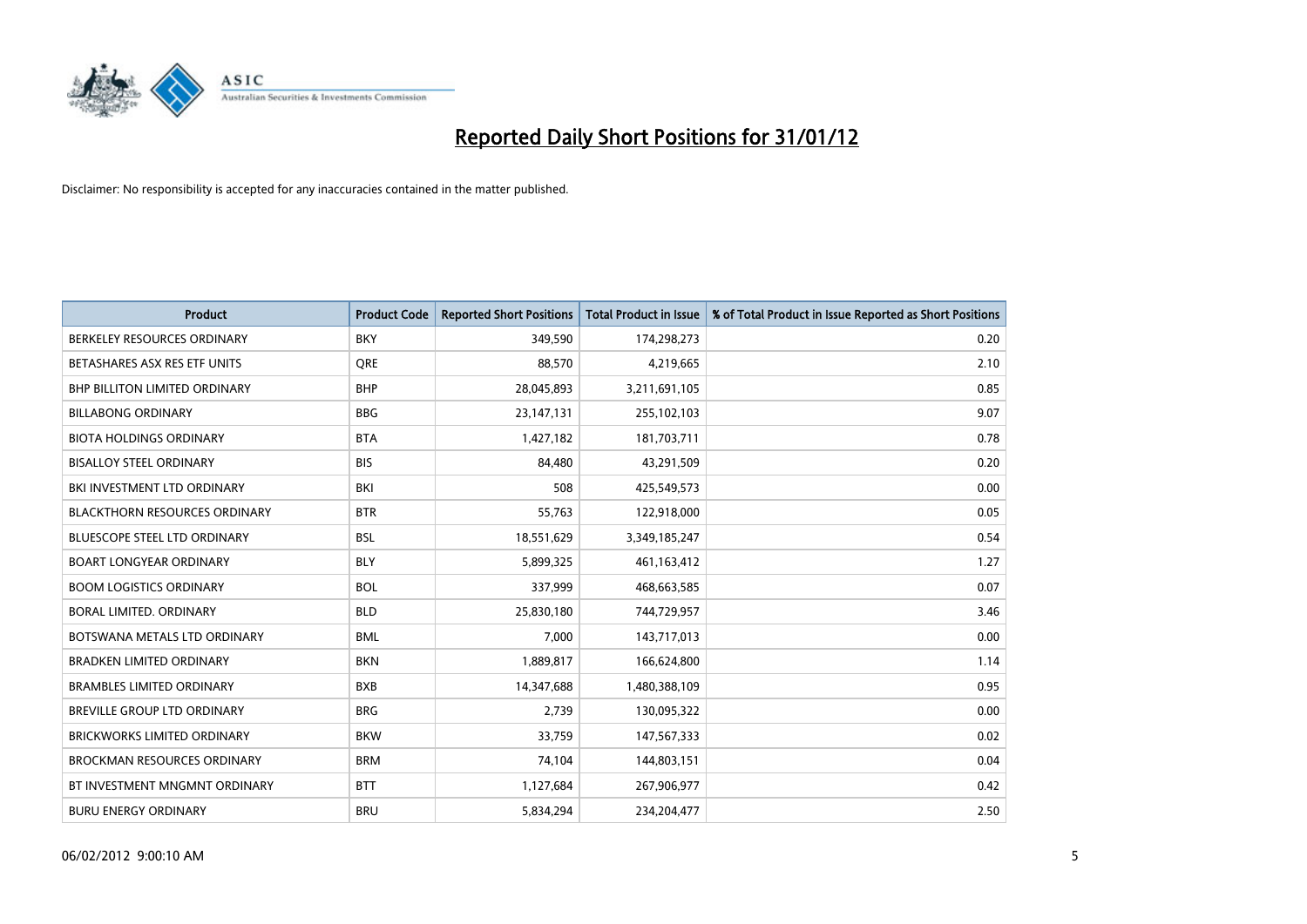

| <b>Product</b>                        | <b>Product Code</b> | <b>Reported Short Positions</b> | <b>Total Product in Issue</b> | % of Total Product in Issue Reported as Short Positions |
|---------------------------------------|---------------------|---------------------------------|-------------------------------|---------------------------------------------------------|
| <b>BWP TRUST ORDINARY UNITS</b>       | <b>BWP</b>          | 422,338                         | 520,012,793                   | 0.08                                                    |
| CABCHARGE AUSTRALIA ORDINARY          | CAB                 | 555,118                         | 120,437,014                   | 0.46                                                    |
| CALTEX AUSTRALIA ORDINARY             | <b>CTX</b>          | 6,400,250                       | 270,000,000                   | 2.36                                                    |
| CAMPBELL BROTHERS ORDINARY            | <b>CPB</b>          | 997,859                         | 67,503,411                    | 1.48                                                    |
| CAPE LAMBERT RES LTD ORDINARY         | <b>CFE</b>          | 702,654                         | 688,608,792                   | 0.10                                                    |
| CAR PARK TECH LTD ORDINARY            | <b>CPZ</b>          | 90,000                          | 133,358,602                   | 0.07                                                    |
| CARABELLA RES LTD ORDINARY            | <b>CLR</b>          | 5,000                           | 133,642,797                   | 0.00                                                    |
| <b>CARBON ENERGY ORDINARY</b>         | <b>CNX</b>          | 273,860                         | 768,960,293                   | 0.03                                                    |
| <b>CARDNO LIMITED ORDINARY</b>        | CDD                 | 6.748                           | 112,885,599                   | 0.00                                                    |
| CARNARVON PETROLEUM ORDINARY          | <b>CVN</b>          | 774,428                         | 694,594,634                   | 0.10                                                    |
| CARNEGIE WAVE ENERGY ORDINARY         | <b>CWE</b>          | 83,000                          | 1,021,487,627                 | 0.01                                                    |
| <b>CARPATHIAN RESOURCES ORDINARY</b>  | <b>CPN</b>          | 75,000                          | 304,535,101                   | 0.02                                                    |
| CARPENTARIA EXP. LTD ORDINARY         | CAP                 | 9,777                           | 98,991,301                    | 0.01                                                    |
| CARSALES.COM LTD ORDINARY             | <b>CRZ</b>          | 13,878,975                      | 233,264,223                   | 5.96                                                    |
| <b>CASH CONVERTERS ORDINARY</b>       | CCV                 | 92,958                          | 379,761,025                   | 0.02                                                    |
| <b>CASPIAN OIL &amp; GAS ORDINARY</b> | <b>CIG</b>          | 50,000                          | 1,331,500,513                 | 0.00                                                    |
| CEDAR WOODS PROP. ORDINARY            | <b>CWP</b>          | 99,306                          | 62,858,325                    | 0.16                                                    |
| <b>CELLNET GROUP ORDINARY</b>         | <b>CLT</b>          | 1,342                           | 60,978,107                    | 0.00                                                    |
| CENTRAL PETROLEUM ORDINARY            | <b>CTP</b>          | 132,315                         | 1,073,304,842                 | 0.01                                                    |
| CENTRO PROPERTIES UNITS/ORD STAPLED   | <b>CNP</b>          | 2,537                           | 972,414,514                   | 0.00                                                    |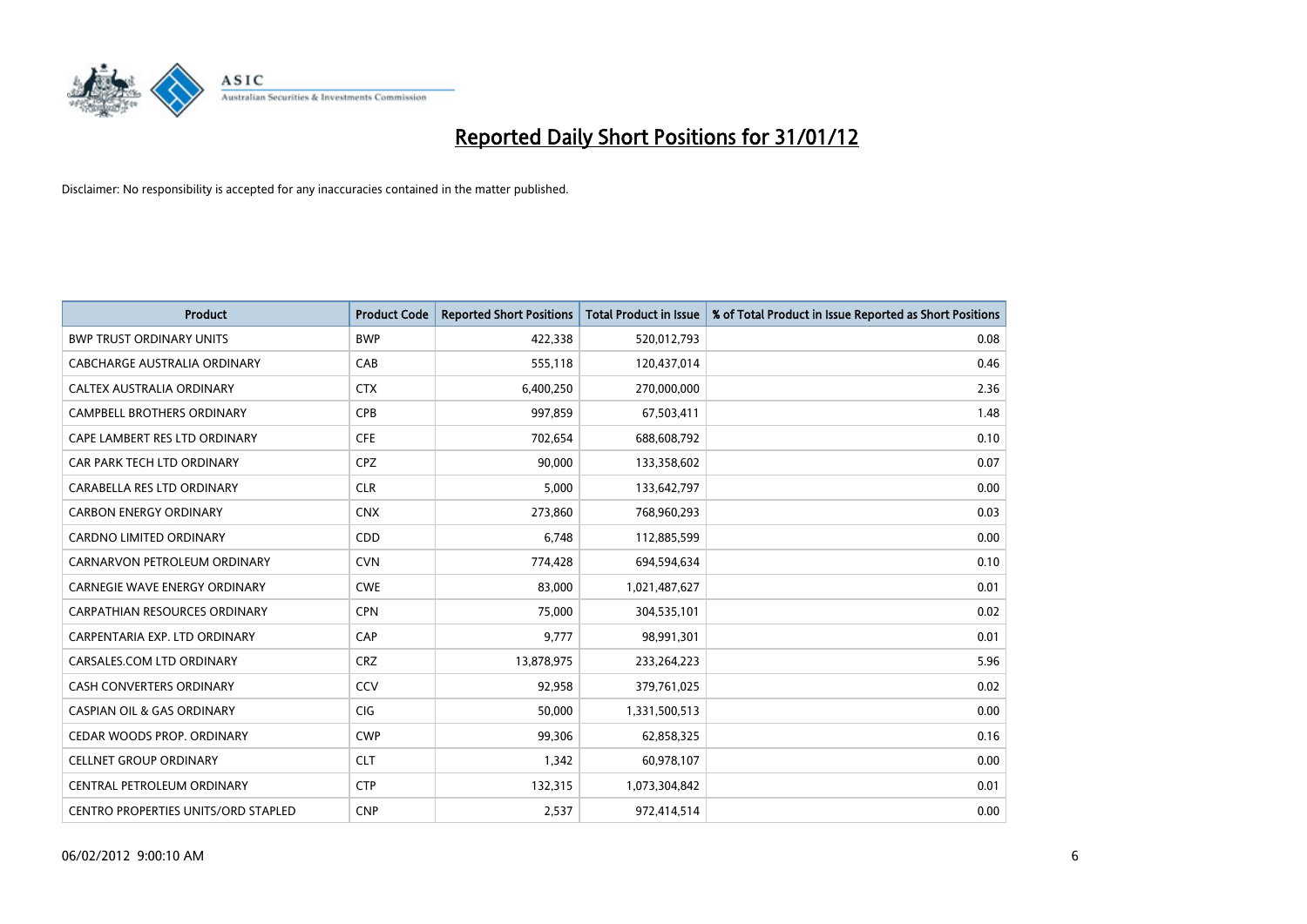

| <b>Product</b>                           | <b>Product Code</b> | <b>Reported Short Positions</b> | <b>Total Product in Issue</b> | % of Total Product in Issue Reported as Short Positions |
|------------------------------------------|---------------------|---------------------------------|-------------------------------|---------------------------------------------------------|
| CENTRO RETAIL AUST ORD/UNIT STAPLED SEC  | <b>CRF</b>          | 173,571                         | 1,340,723,189                 | 0.01                                                    |
| CENTRO RETAIL GROUP STAPLED SECURITIES   | <b>CER</b>          | 452,940                         | 2,286,399,424                 | 0.02                                                    |
| <b>CERAMIC FUEL CELLS ORDINARY</b>       | <b>CFU</b>          | 227,430                         | 1,366,298,863                 | 0.02                                                    |
| CFS RETAIL PROPERTY UNITS                | <b>CFX</b>          | 68,936,949                      | 2,839,591,911                 | 2.44                                                    |
| <b>CGA MINING LIMITED ORDINARY</b>       | <b>CGX</b>          | 10,245                          | 333,475,726                   | 0.00                                                    |
| <b>CHALICE GOLD MINES ORDINARY</b>       | <b>CHN</b>          | 200                             | 250,030,886                   | 0.00                                                    |
| <b>CHALLENGER DIV.PRO. STAPLED UNITS</b> | <b>CDI</b>          | 98,017                          | 883,903,667                   | 0.00                                                    |
| CHALLENGER INFRAST. STAPLED UNITS        | <b>CIF</b>          | 7,768                           | 316,223,785                   | 0.00                                                    |
| <b>CHALLENGER LIMITED ORDINARY</b>       | <b>CGF</b>          | 8,177,487                       | 552,169,544                   | 1.49                                                    |
| CHANDLER MACLEOD LTD ORDINARY            | <b>CMG</b>          | 11,970                          | 466,466,720                   | 0.00                                                    |
| CHARTER HALL GROUP STAPLED US PROHIBIT.  | <b>CHC</b>          | 143,047                         | 308,092,325                   | 0.04                                                    |
| <b>CHARTER HALL OFFICE UNIT</b>          | CQ <sub>O</sub>     | 374,435                         | 493,319,730                   | 0.06                                                    |
| <b>CHARTER HALL RETAIL UNITS</b>         | <b>COR</b>          | 1,157,122                       | 299,628,571                   | 0.38                                                    |
| <b>CHORUS LIMITED ORDINARY</b>           | <b>CNU</b>          | 1,148,837                       | 385,082,123                   | 0.30                                                    |
| CITIGOLD CORP LTD ORDINARY               | <b>CTO</b>          | 1,682,665                       | 1,105,078,301                 | 0.15                                                    |
| CLINUVEL PHARMACEUT. ORDINARY            | <b>CUV</b>          | 4,127                           | 30,856,956                    | 0.01                                                    |
| <b>CLOUGH LIMITED ORDINARY</b>           | <b>CLO</b>          | 121,544                         | 769,716,269                   | 0.02                                                    |
| COAL OF AFRICA LTD ORDINARY              | <b>CZA</b>          | 551,538                         | 662,284,573                   | 0.08                                                    |
| <b>COALSPUR MINES LTD ORDINARY</b>       | <b>CPL</b>          | 285,532                         | 579,768,744                   | 0.04                                                    |
| COCA-COLA AMATIL ORDINARY                | <b>CCL</b>          | 10,393,625                      | 759,567,552                   | 1.35                                                    |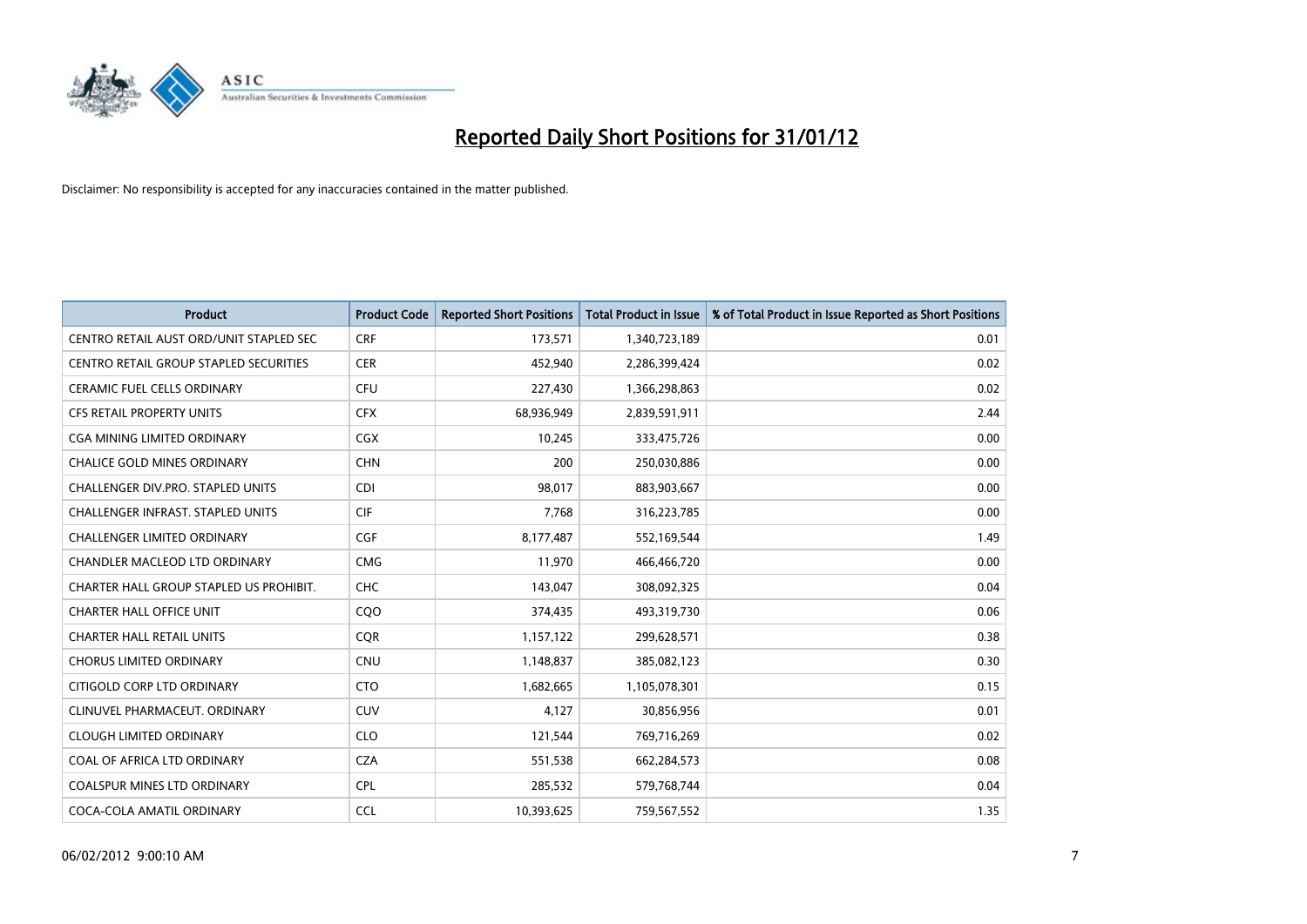

| <b>Product</b>                          | <b>Product Code</b> | <b>Reported Short Positions</b> | <b>Total Product in Issue</b> | % of Total Product in Issue Reported as Short Positions |
|-----------------------------------------|---------------------|---------------------------------|-------------------------------|---------------------------------------------------------|
| <b>COCHLEAR LIMITED ORDINARY</b>        | <b>COH</b>          | 4,666,140                       | 56,902,433                    | 8.14                                                    |
| COCKATOO COAL ORDINARY                  | <b>COK</b>          | 5,285,975                       | 1,016,196,908                 | 0.51                                                    |
| <b>COKAL LTD ORDINARY</b>               | <b>CKA</b>          | 814,648                         | 384,227,102                   | 0.21                                                    |
| COLLINS FOODS LTD ORDINARY              | <b>CKF</b>          | 34,926                          | 93,000,003                    | 0.04                                                    |
| COMMONWEALTH BANK, ORDINARY             | <b>CBA</b>          | 32,692,414                      | 1,581,280,593                 | 2.04                                                    |
| COMMONWEALTH PROP ORDINARY UNITS        | <b>CPA</b>          | 16,803,537                      | 2,458,123,552                 | 0.69                                                    |
| <b>COMPASS RESOURCES ORDINARY</b>       | <b>CMR</b>          | 115,000                         | 1,403,744,100                 | 0.00                                                    |
| <b>COMPUTERSHARE LTD ORDINARY</b>       | <b>CPU</b>          | 7,027,429                       | 555,664,059                   | 1.24                                                    |
| CONSOLIDATED MEDIA. ORDINARY            | <b>CMI</b>          | 1,126,417                       | 561,834,996                   | 0.18                                                    |
| CONTANGO MICROCAP ORDINARY              | <b>CTN</b>          | 7,500                           | 147,467,406                   | 0.01                                                    |
| CONTINENTAL COAL LTD ORDINARY           | CCC                 | 37,720                          | 399,224,054                   | 0.00                                                    |
| <b>COOPER ENERGY LTD ORDINARY</b>       | <b>COE</b>          | 614,483                         | 292,791,528                   | 0.21                                                    |
| <b>COPPER STRIKE LTD ORDINARY</b>       | <b>CSE</b>          | 714                             | 129,455,571                   | 0.00                                                    |
| <b>CORDLIFE LIMITED ORDINARY</b>        | CBB                 |                                 | 150,887,354                   | 0.00                                                    |
| <b>CREDIT CORP GROUP ORDINARY</b>       | <b>CCP</b>          | 4,756                           | 45,571,114                    | 0.01                                                    |
| <b>CROMWELL PROP STAPLED SECURITIES</b> | <b>CMW</b>          | 87,748                          | 1,113,061,036                 | 0.01                                                    |
| <b>CROWN LIMITED ORDINARY</b>           | <b>CWN</b>          | 1,385,497                       | 728,394,185                   | 0.19                                                    |
| <b>CSG LIMITED ORDINARY</b>             | CSV                 | 600,200                         | 282,567,499                   | 0.21                                                    |
| <b>CSL LIMITED ORDINARY</b>             | <b>CSL</b>          | 6,283,565                       | 519,362,361                   | 1.19                                                    |
| <b>CSR LIMITED ORDINARY</b>             | <b>CSR</b>          | 21,879,616                      | 506,000,315                   | 4.32                                                    |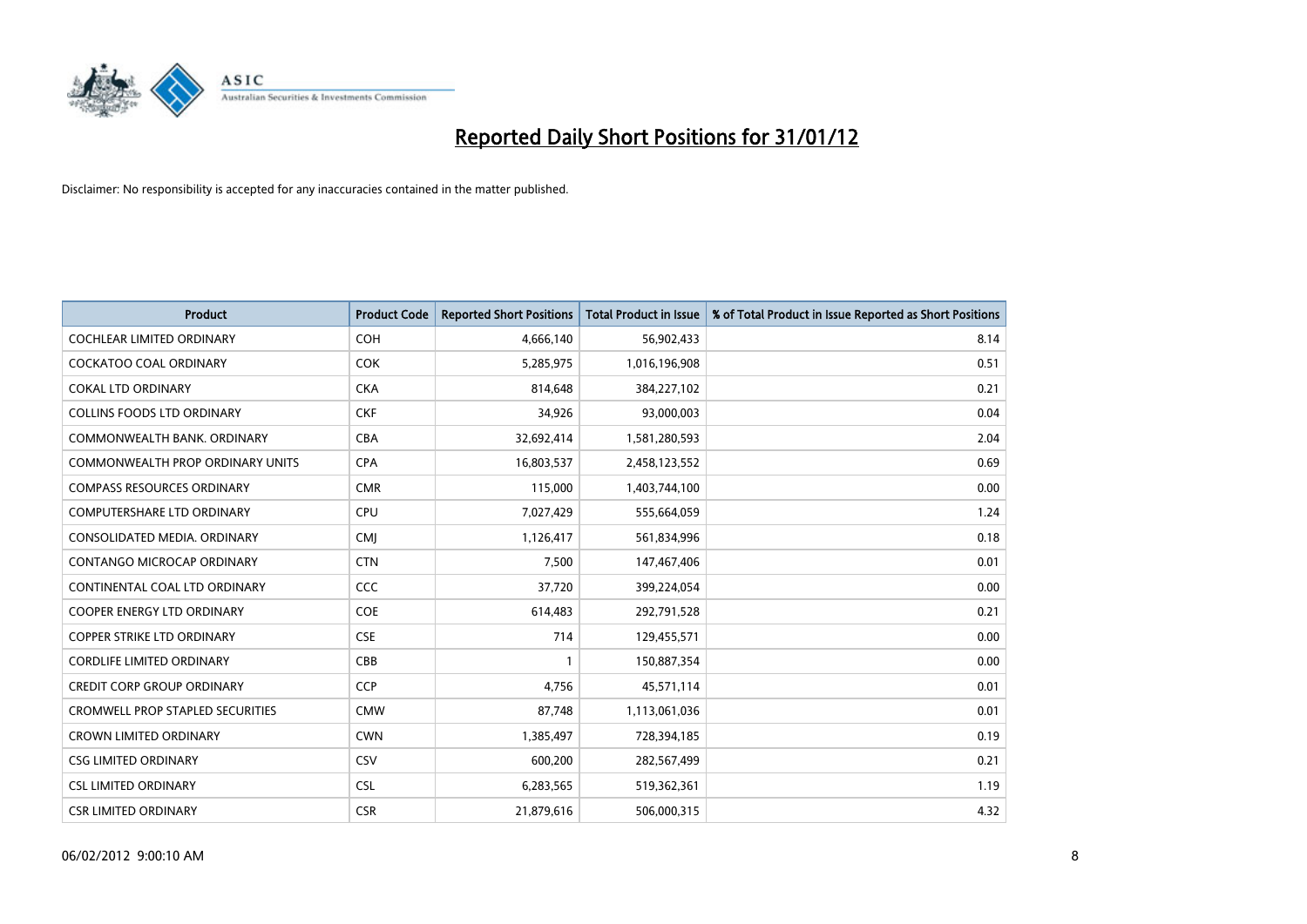

| <b>Product</b>                     | <b>Product Code</b> | <b>Reported Short Positions</b> | <b>Total Product in Issue</b> | % of Total Product in Issue Reported as Short Positions |
|------------------------------------|---------------------|---------------------------------|-------------------------------|---------------------------------------------------------|
| <b>CUDECO LIMITED ORDINARY</b>     | CDU                 | 1,361,512                       | 160,018,572                   | 0.83                                                    |
| <b>CUSTOMERS LIMITED ORDINARY</b>  | <b>CUS</b>          | 20,000                          | 134,869,357                   | 0.01                                                    |
| DART ENERGY LTD ORDINARY           | <b>DTE</b>          | 6,596,199                       | 734,931,470                   | 0.91                                                    |
| DAVID JONES LIMITED ORDINARY       | <b>DJS</b>          | 55,131,985                      | 524,940,325                   | 10.50                                                   |
| DECMIL GROUP LIMITED ORDINARY      | <b>DCG</b>          | 196,514                         | 165,692,757                   | 0.10                                                    |
| DEEP YELLOW LIMITED ORDINARY       | <b>DYL</b>          | 15,876                          | 1,128,736,403                 | 0.00                                                    |
| DEVINE LIMITED ORDINARY            | <b>DVN</b>          | 1,011                           | 158,730,556                   | 0.00                                                    |
| DEXUS PROPERTY GROUP STAPLED UNITS | <b>DXS</b>          | 24,745,078                      | 4,839,024,176                 | 0.50                                                    |
| DISCOVERY METALS LTD ORDINARY      | <b>DML</b>          | 7,580,753                       | 442,128,231                   | 1.71                                                    |
| DOMINO PIZZA ENTERPR ORDINARY      | <b>DMP</b>          | 37,208                          | 69,174,674                    | 0.05                                                    |
| DOWNER EDI LIMITED ORDINARY        | <b>DOW</b>          | 6,092,208                       | 429,100,296                   | 1.41                                                    |
| DRILLSEARCH ENERGY ORDINARY        | <b>DLS</b>          | 75,393                          | 305,176,742                   | 0.02                                                    |
| DUET GROUP STAPLED US PROHIBIT.    | <b>DUE</b>          | 1,530,118                       | 1,091,628,341                 | 0.13                                                    |
| DULUXGROUP LIMITED ORDINARY        | <b>DLX</b>          | 9,619,342                       | 367,456,259                   | 2.60                                                    |
| ECHO ENTERTAINMENT ORDINARY        | EGP                 | 5,020,394                       | 688,019,737                   | 0.72                                                    |
| ELDERS LIMITED ORDINARY            | <b>ELD</b>          | 15,292,161                      | 448,598,480                   | 3.40                                                    |
| ELDORADO GOLD CORP CDI 1:1         | EAU                 | 37,067                          | 9,209,510                     | 0.39                                                    |
| ELEMENTAL MINERALS ORDINARY        | ELM                 | 241,648                         | 229,037,236                   | 0.09                                                    |
| ELEMENTOS LIMITED ORDINARY         | <b>ELT</b>          | 16                              | 82,383,526                    | 0.00                                                    |
| ELIXIR PETROLEUM LTD ORDINARY      | <b>EXR</b>          | 324,400                         | 217,288,472                   | 0.15                                                    |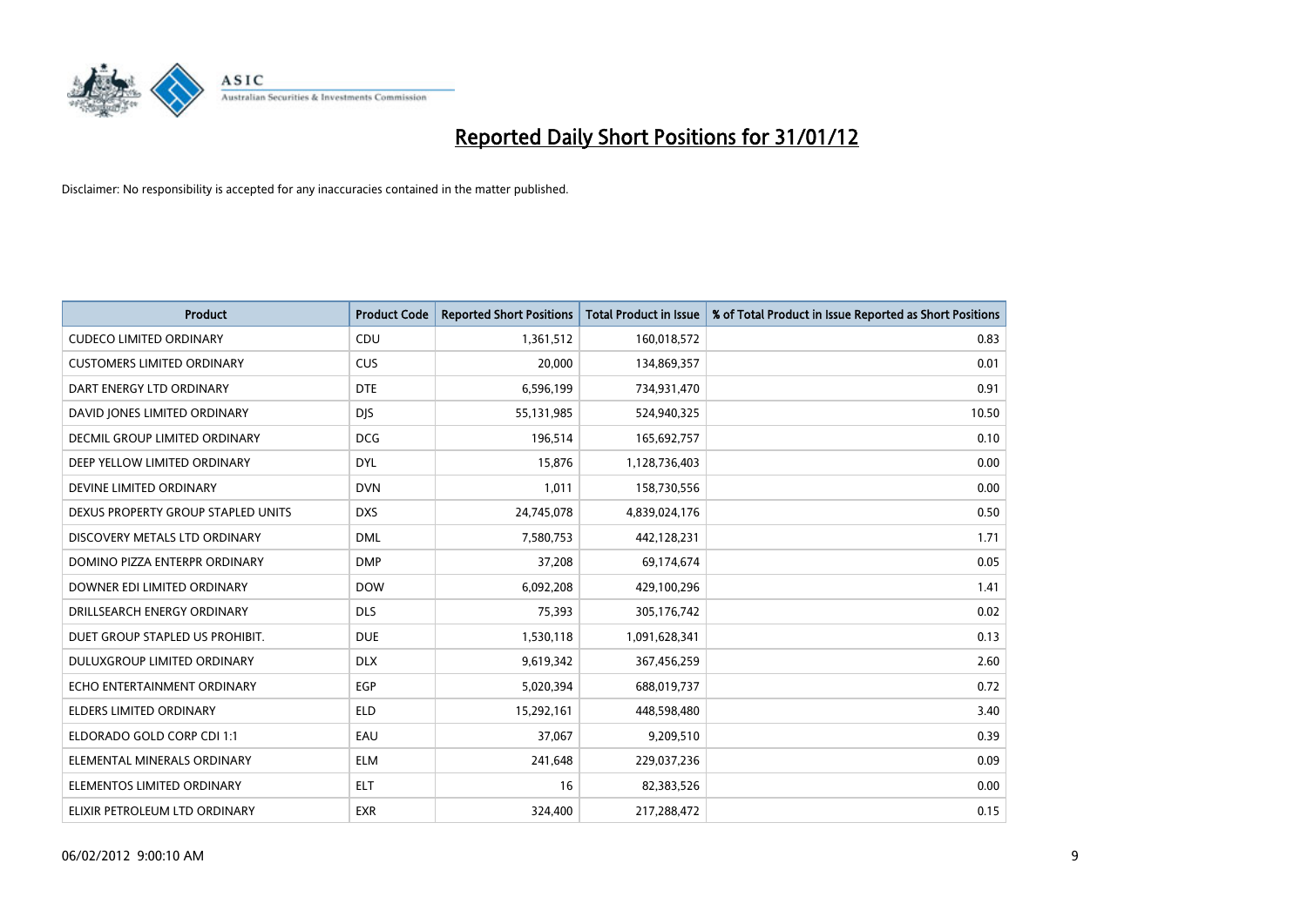

| <b>Product</b>                        | <b>Product Code</b> | <b>Reported Short Positions</b> | <b>Total Product in Issue</b> | % of Total Product in Issue Reported as Short Positions |
|---------------------------------------|---------------------|---------------------------------|-------------------------------|---------------------------------------------------------|
| <b>EMECO HOLDINGS ORDINARY</b>        | <b>EHL</b>          | 158,535                         | 631,237,586                   | 0.03                                                    |
| <b>ENDEAVOUR MIN CORP CDI 1:1</b>     | <b>EVR</b>          | 22,931                          | 123,748,715                   | 0.01                                                    |
| ENERGY RESOURCES ORDINARY 'A'         | <b>ERA</b>          | 3,846,412                       | 517,725,062                   | 0.73                                                    |
| <b>ENERGY WORLD CORPOR, ORDINARY</b>  | <b>EWC</b>          | 21,047,588                      | 1,734,166,672                 | 1.22                                                    |
| <b>ENTEK ENERGY LTD ORDINARY</b>      | ETE                 | 489,903                         | 510,657,387                   | 0.10                                                    |
| <b>ENTELLECT LIMITED ORDINARY</b>     | <b>ESN</b>          | 464,050                         | 985,337,932                   | 0.05                                                    |
| ENVESTRA LIMITED ORDINARY             | <b>ENV</b>          | 1,062,826                       | 1,547,890,032                 | 0.07                                                    |
| EQUATORIAL RES LTD ORDINARY           | EQX                 | 19,745                          | 114,348,553                   | 0.02                                                    |
| EVOLUTION MINING LTD ORDINARY         | <b>EVN</b>          | 781,612                         | 700,995,107                   | 0.10                                                    |
| <b>EXCO RESOURCES LTD ORDINARY</b>    | <b>EXS</b>          | 11,360                          | 356,044,187                   | 0.00                                                    |
| EXOMA ENERGY LIMITED ORDINARY         | <b>EXE</b>          | 281,678                         | 417,357,759                   | 0.07                                                    |
| EXTRACT RESOURCES ORDINARY            | <b>EXT</b>          | 917,757                         | 251,159,163                   | 0.36                                                    |
| FAIRFAX MEDIA LTD ORDINARY            | <b>FXI</b>          | 272,400,260                     | 2,351,955,725                 | 11.60                                                   |
| <b>FANTASTIC HOLDINGS ORDINARY</b>    | <b>FAN</b>          | 1,220                           | 102,739,538                   | 0.00                                                    |
| FAR LTD ORDINARY                      | <b>FAR</b>          | 21,000,000                      | 2,150,080,157                 | 0.98                                                    |
| FISHER & PAYKEL APP. ORDINARY         | <b>FPA</b>          | 18,298                          | 724,235,162                   | 0.00                                                    |
| FKP PROPERTY GROUP STAPLED SECURITIES | <b>FKP</b>          | 23,995,264                      | 1,197,968,723                 | 2.00                                                    |
| FLEETWOOD CORP ORDINARY               | <b>FWD</b>          | 231,693                         | 58,850,214                    | 0.39                                                    |
| FLETCHER BUILDING ORDINARY            | <b>FBU</b>          | 7,447,979                       | 680,739,504                   | 1.11                                                    |
| <b>FLEXIGROUP LIMITED ORDINARY</b>    | FXL                 | 61,917                          | 279,268,329                   | 0.02                                                    |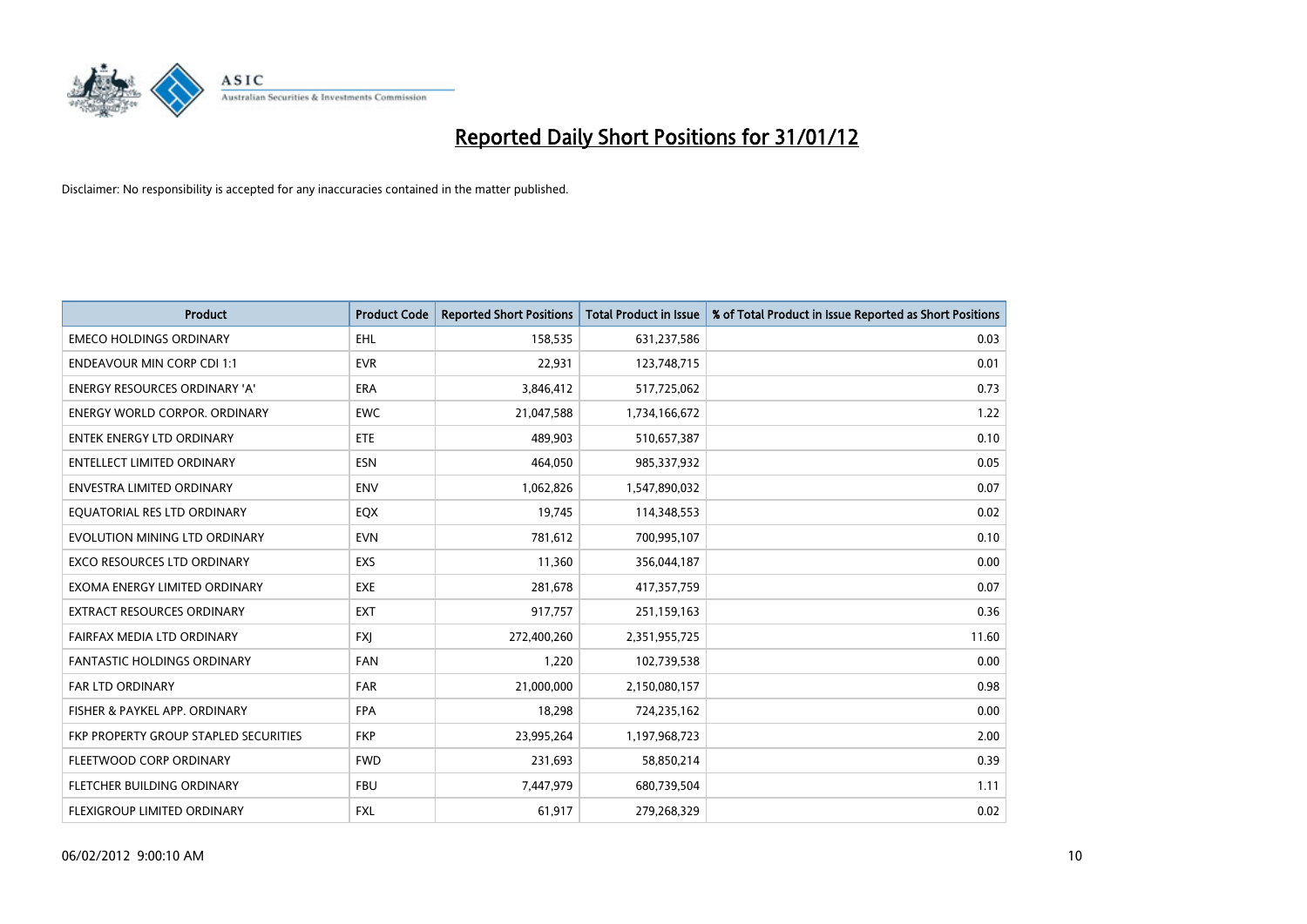

| <b>Product</b>                            | <b>Product Code</b> | <b>Reported Short Positions</b> | <b>Total Product in Issue</b> | % of Total Product in Issue Reported as Short Positions |
|-------------------------------------------|---------------------|---------------------------------|-------------------------------|---------------------------------------------------------|
| <b>FLIGHT CENTRE ORDINARY</b>             | <b>FLT</b>          | 9,426,155                       | 100,005,264                   | 9.41                                                    |
| FLINDERS MINES LTD ORDINARY               | <b>FMS</b>          | 30,329,938                      | 1,821,300,404                 | 1.67                                                    |
| <b>FOCUS MINERALS LTD ORDINARY</b>        | <b>FML</b>          | 684,458                         | 4,320,773,701                 | 0.01                                                    |
| FORGE GROUP LIMITED ORDINARY              | FGE                 | 114,051                         | 83,469,014                    | 0.13                                                    |
| FORTE ENERGY NL ORDINARY                  | FTE                 | 2,667,039                       | 695,589,311                   | 0.38                                                    |
| FORTESCUE METALS GRP ORDINARY             | <b>FMG</b>          | 113,835,663                     | 3,113,798,659                 | 3.64                                                    |
| <b>FUNTASTIC LIMITED ORDINARY</b>         | <b>FUN</b>          | 322,528                         | 347,956,819                   | 0.09                                                    |
| <b>G.U.D. HOLDINGS ORDINARY</b>           | GUD                 | 460,518                         | 70,107,387                    | 0.63                                                    |
| <b>GALAXY RESOURCES ORDINARY</b>          | GXY                 | 2,786,192                       | 323,327,000                   | 0.84                                                    |
| <b>GEODYNAMICS LIMITED ORDINARY</b>       | GDY                 | 34,326                          | 363,690,627                   | 0.01                                                    |
| <b>GINDALBIE METALS LTD ORDINARY</b>      | GBG                 | 16,936,065                      | 1,247,487,454                 | 1.36                                                    |
| <b>GLOBAL MINING ORDINARY</b>             | GMI                 | 8,951                           | 181,898,994                   | 0.00                                                    |
| <b>GLOUCESTER COAL ORDINARY</b>           | GCL                 | 394,409                         | 202,905,967                   | 0.20                                                    |
| <b>GME RESOURCES LTD ORDINARY</b>         | <b>GME</b>          | 800                             | 322,635,902                   | 0.00                                                    |
| <b>GOLDEN WEST RESOURCE ORDINARY</b>      | <b>GWR</b>          | 1,617                           | 192,142,447                   | 0.00                                                    |
| <b>GOODMAN FIELDER. ORDINARY</b>          | <b>GFF</b>          | 86,191,332                      | 1,955,559,207                 | 4.40                                                    |
| <b>GOODMAN GROUP STAPLED US PROHIBIT.</b> | GMG                 | 29,991,153                      | 7,699,816,741                 | 0.38                                                    |
| <b>GPT GROUP STAPLED SEC.</b>             | <b>GPT</b>          | 14,911,577                      | 1,812,767,108                 | 0.82                                                    |
| <b>GRAINCORP LIMITED A CLASS ORDINARY</b> | <b>GNC</b>          | 617,332                         | 198,318,900                   | 0.31                                                    |
| <b>GRANGE RESOURCES. ORDINARY</b>         | GRR                 | 181,831                         | 1,154,359,727                 | 0.01                                                    |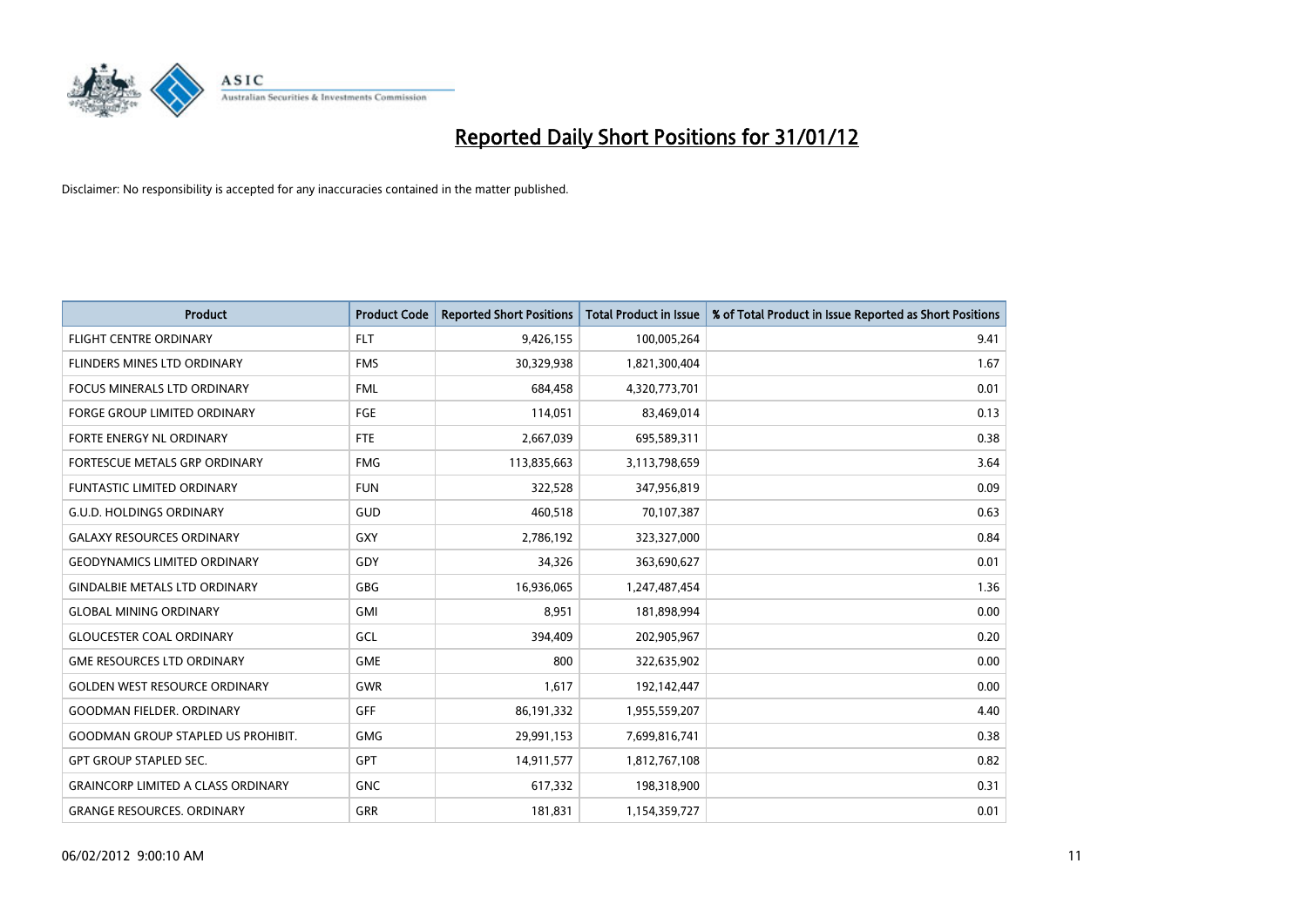

| <b>Product</b>                                   | <b>Product Code</b> | <b>Reported Short Positions</b> | <b>Total Product in Issue</b> | % of Total Product in Issue Reported as Short Positions |
|--------------------------------------------------|---------------------|---------------------------------|-------------------------------|---------------------------------------------------------|
| <b>GREENCAP LIMITED ORDINARY</b>                 | GCG                 | 1                               | 262,515,385                   | 0.00                                                    |
| <b>GREENLAND MIN EN LTD ORDINARY</b>             | GGG                 | 440,879                         | 416,390,488                   | 0.09                                                    |
| <b>GROWTHPOINT PROPERTY ORD/UNIT STAPLED SEC</b> | GOZ                 | 100,000                         | 291,904,374                   | 0.03                                                    |
| <b>GRYPHON MINERALS LTD ORDINARY</b>             | GRY                 | 1,288,829                       | 348,164,983                   | 0.38                                                    |
| <b>GUILDFORD COAL LTD ORDINARY</b>               | <b>GUF</b>          | 2,033,616                       | 239,649,486                   | 0.85                                                    |
| <b>GUINNESS PEAT GROUP. CDI 1:1</b>              | <b>GPG</b>          | 100,054                         | 282,039,580                   | 0.04                                                    |
| <b>GUNNS LIMITED ORDINARY</b>                    | <b>GNS</b>          | 45,116,730                      | 848,401,559                   | 5.30                                                    |
| <b>GWA GROUP LTD ORDINARY</b>                    | <b>GWA</b>          | 9,468,230                       | 301,525,014                   | 3.13                                                    |
| <b>HARVEY NORMAN ORDINARY</b>                    | <b>HVN</b>          | 59,978,683                      | 1,062,316,784                 | 5.63                                                    |
| HASTIE GROUP LIMITED ORDINARY                    | <b>HST</b>          | 232,234                         | 137,353,504                   | 0.16                                                    |
| HASTINGS DIVERSIFIED STAPLED SECURITY            | <b>HDF</b>          | 1,881,204                       | 530,001,072                   | 0.35                                                    |
| <b>HAVILAH RESOURCES NL ORDINARY</b>             | <b>HAV</b>          | 60,177                          | 101,311,223                   | 0.06                                                    |
| HEARTWARE INT INC CDI 35:1                       | <b>HIN</b>          | 272,008                         | 43,772,855                    | 0.62                                                    |
| <b>HENDERSON GROUP CDI 1:1</b>                   | <b>HGG</b>          | 4,260,266                       | 666,703,844                   | 0.63                                                    |
| HFA HOLDINGS LIMITED ORDINARY                    | <b>HFA</b>          | 16,273                          | 117,332,831                   | 0.01                                                    |
| HIGHLANDS PACIFIC ORDINARY                       | HIG                 | 2,459,484                       | 686,082,148                   | 0.36                                                    |
| HILLGROVE RES LTD ORDINARY                       | <b>HGO</b>          | 7,000,614                       | 793,698,575                   | 0.88                                                    |
| HILLS HOLDINGS LTD ORDINARY                      | <b>HIL</b>          | 3,815,855                       | 246,349,244                   | 1.55                                                    |
| HORIZON OIL LIMITED ORDINARY                     | <b>HZN</b>          | 23,533,902                      | 1,130,811,515                 | 2.08                                                    |
| ICON ENERGY LIMITED ORDINARY                     | ICN                 | 4,130                           | 469,301,394                   | 0.00                                                    |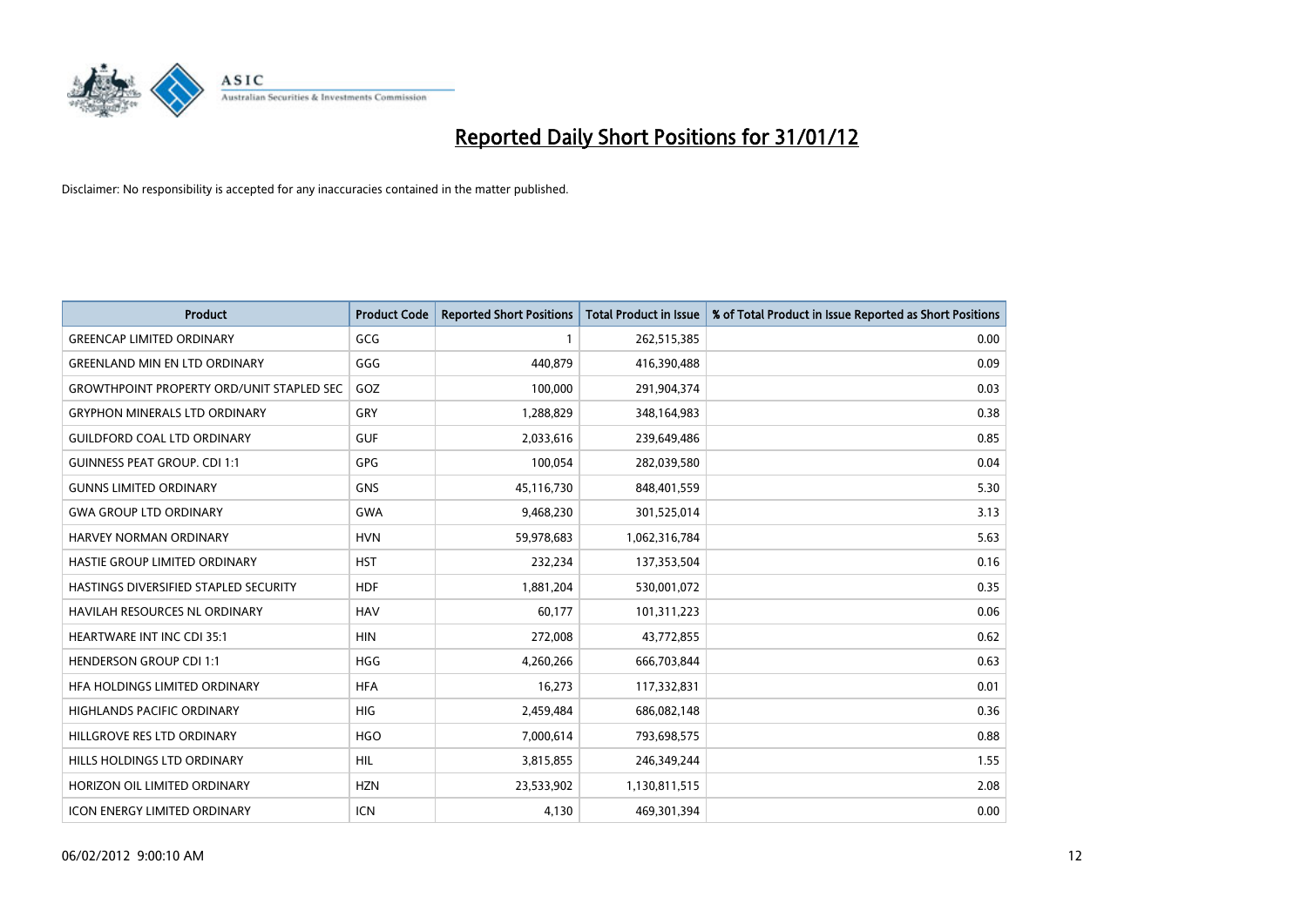

| <b>Product</b>                                | <b>Product Code</b> | <b>Reported Short Positions</b> | <b>Total Product in Issue</b> | % of Total Product in Issue Reported as Short Positions |
|-----------------------------------------------|---------------------|---------------------------------|-------------------------------|---------------------------------------------------------|
| <b>IINET LIMITED ORDINARY</b>                 | <b>IIN</b>          | 112,275                         | 148,896,183                   | 0.07                                                    |
| ILUKA RESOURCES ORDINARY                      | ILU                 | 17,345,687                      | 418,700,517                   | 4.09                                                    |
| <b>IMDEX LIMITED ORDINARY</b>                 | <b>IMD</b>          | 234,333                         | 205,055,435                   | 0.11                                                    |
| IMF (AUSTRALIA) LTD ORDINARY                  | <b>IMF</b>          | 329,821                         | 123,828,193                   | 0.26                                                    |
| <b>IMX RESOURCES LTD ORDINARY</b>             | <b>IXR</b>          | 20,000                          | 262,612,803                   | 0.01                                                    |
| <b>INCITEC PIVOT ORDINARY</b>                 | IPL                 | 4,253,905                       | 1,628,730,107                 | 0.25                                                    |
| <b>INDEPENDENCE GROUP ORDINARY</b>            | <b>IGO</b>          | 2,887,027                       | 232,525,035                   | 1.24                                                    |
| INDOPHIL RESOURCES ORDINARY                   | <b>IRN</b>          | 1,083,725                       | 1,062,104,527                 | 0.09                                                    |
| <b>INDUSTREA LIMITED ORDINARY</b>             | IDL                 | 1,120,052                       | 368,992,435                   | 0.30                                                    |
| <b>INFIGEN ENERGY STAPLED SECURITIES</b>      | <b>IFN</b>          | 838,585                         | 762,265,972                   | 0.12                                                    |
| ING RE COM GROUP STAPLED SECURITIES           | ILF.                | 3,583                           | 441,029,194                   | 0.00                                                    |
| <b>INSURANCE AUSTRALIA ORDINARY</b>           | <b>IAG</b>          | 6,850,837                       | 2,079,034,021                 | 0.31                                                    |
| <b>INTEGRA MINING LTD, ORDINARY</b>           | <b>IGR</b>          | 2,025,773                       | 846,293,881                   | 0.24                                                    |
| <b>INTREPID MINES ORDINARY</b>                | <b>IAU</b>          | 3,492,521                       | 523,827,541                   | 0.68                                                    |
| <b>INVESTA OFFICE FUND STAPLED SECURITIES</b> | <b>IOF</b>          | 8,556,313                       | 2,657,463,999                 | 0.31                                                    |
| <b>INVOCARE LIMITED ORDINARY</b>              | <b>IVC</b>          | 1,373,620                       | 110,030,298                   | 1.25                                                    |
| ION LIMITED ORDINARY                          | <b>ION</b>          | 164,453                         | 256,365,105                   | 0.06                                                    |
| <b>IOOF HOLDINGS LTD ORDINARY</b>             | IFL                 | 735,675                         | 229,794,395                   | 0.31                                                    |
| <b>IRESS MARKET TECH. ORDINARY</b>            | <b>IRE</b>          | 1,544,711                       | 127,036,010                   | 1.22                                                    |
| <b>IRON ORE HOLDINGS ORDINARY</b>             | <b>IOH</b>          | 14,525                          | 166,087,005                   | 0.01                                                    |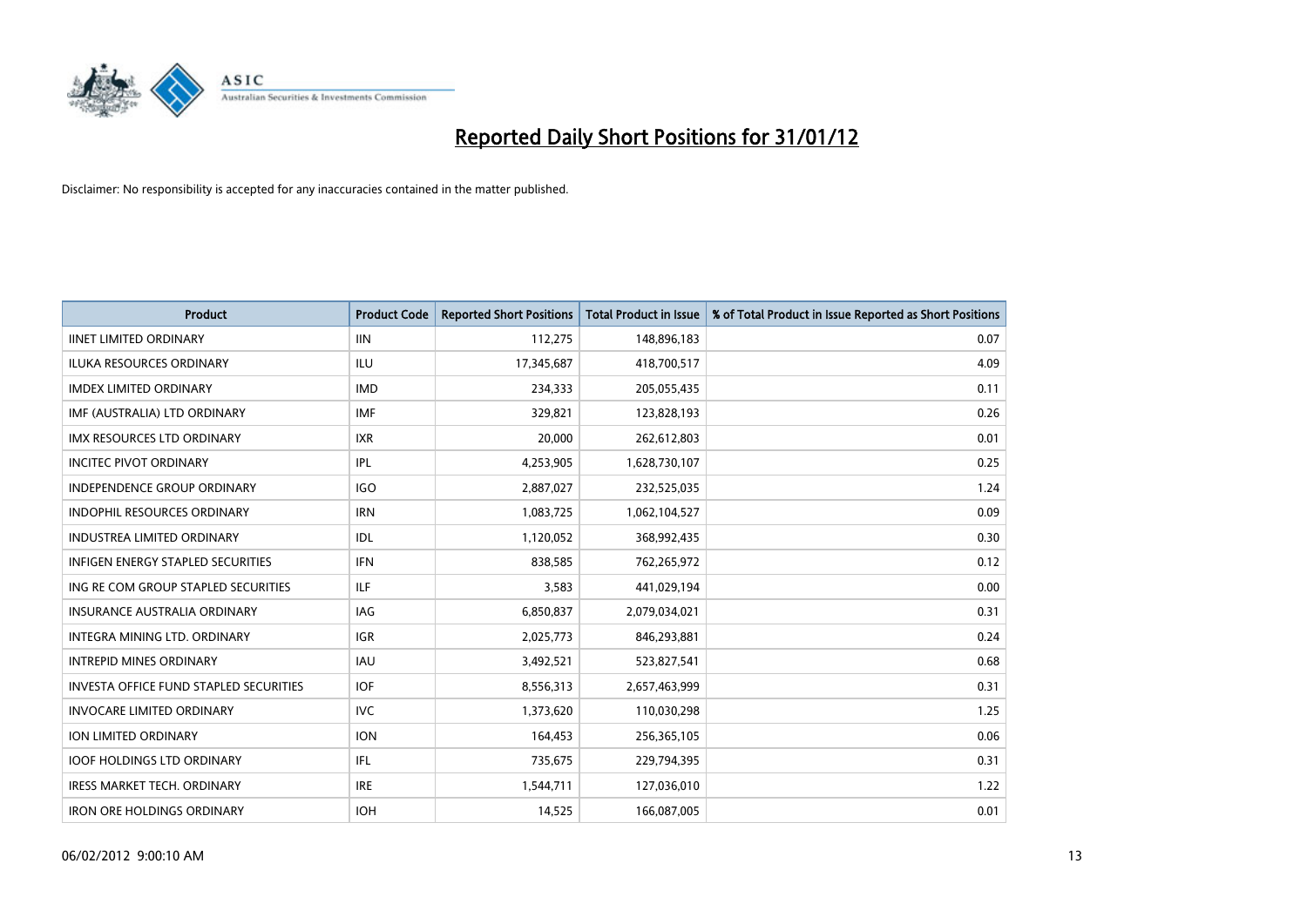

| Product                                   | <b>Product Code</b> | <b>Reported Short Positions</b> | <b>Total Product in Issue</b> | % of Total Product in Issue Reported as Short Positions |
|-------------------------------------------|---------------------|---------------------------------|-------------------------------|---------------------------------------------------------|
| ISHARES FTSE CHINA25 CDI 1:1              | <b>IZZ</b>          | 4.844                           | 128,250,000                   | 0.00                                                    |
| ISHARES MSCI AUS 200 ISHARES MSCI AUS 200 | IOZ                 | 74,090                          | 2,927,373                     | 2.53                                                    |
| ISHARES S&P HIGH DIV ISHARES S&P HIGH DIV | <b>IHD</b>          | 73,020                          | 2,503,027                     | 2.92                                                    |
| ISHARES SMALL ORDS ISHARES SMALL ORDS     | <b>ISO</b>          | 914,555                         | 5,403,165                     | 16.93                                                   |
| <b>IVANHOE AUSTRALIA ORDINARY</b>         | <b>IVA</b>          | 2,148,416                       | 552,385,295                   | 0.38                                                    |
| JAMES HARDIE INDUST CHESS DEPOSITARY INT  | <b>IHX</b>          | 16,615,035                      | 435,746,077                   | 3.81                                                    |
| <b>JAMESON RESOURCES ORDINARY</b>         | <b>JAL</b>          | 1,600,000                       | 142,001,227                   | 1.13                                                    |
| <b>JB HI-FI LIMITED ORDINARY</b>          | <b>IBH</b>          | 22,234,609                      | 98,833,643                    | 22.51                                                   |
| <b>JUPITER MINES ORDINARY</b>             | <b>IMS</b>          | 634                             | 1,806,834,044                 | 0.00                                                    |
| <b>KAGARA LTD ORDINARY</b>                | KZL                 | 8,831,690                       | 798,953,117                   | 1.10                                                    |
| KANGAROO RES LTD ORDINARY                 | <b>KRL</b>          | 2,435                           | 3,434,430,012                 | 0.00                                                    |
| KAROON GAS AUSTRALIA ORDINARY             | <b>KAR</b>          | 1,139,560                       | 221,420,769                   | 0.51                                                    |
| KATHMANDU HOLD LTD ORDINARY               | <b>KMD</b>          | 1,268,853                       | 200,000,000                   | 0.63                                                    |
| <b>KBL MINING LIMITED ORDINARY</b>        | KBL                 | 1,820                           | 178,264,362                   | 0.00                                                    |
| <b>KEYBRIDGE CAPITAL ORDINARY</b>         | <b>KBC</b>          | 6,000                           | 172,070,564                   | 0.00                                                    |
| KINGSGATE CONSOLID. ORDINARY              | <b>KCN</b>          | 1,679,008                       | 140,872,908                   | 1.19                                                    |
| KINGSROSE MINING LTD ORDINARY             | <b>KRM</b>          | 268,418                         | 272,629,553                   | 0.09                                                    |
| LEIGHTON HOLDINGS ORDINARY                | LEI                 | 6,186,299                       | 337,087,596                   | 1.81                                                    |
| LEND LEASE GROUP UNIT/ORD STAPLED         | LLC                 | 1,330,350                       | 571,804,090                   | 0.22                                                    |
| LEYSHON RESOURCES ORDINARY                | LRL                 | 90,000                          | 246,525,724                   | 0.04                                                    |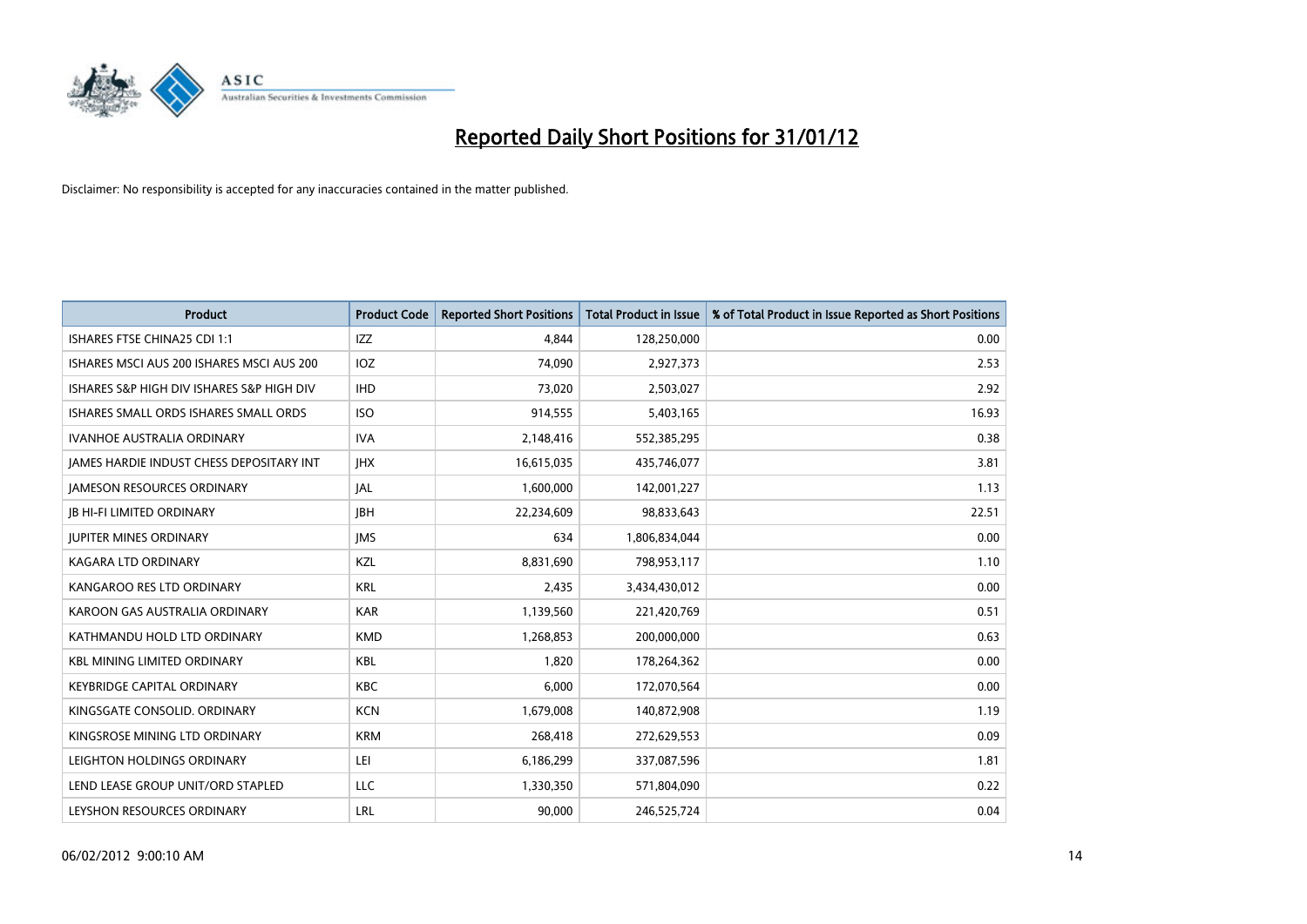

| <b>Product</b>                        | <b>Product Code</b> | <b>Reported Short Positions</b> | <b>Total Product in Issue</b> | % of Total Product in Issue Reported as Short Positions |
|---------------------------------------|---------------------|---------------------------------|-------------------------------|---------------------------------------------------------|
| LINC ENERGY LTD ORDINARY              | <b>LNC</b>          | 10,936,747                      | 504,487,631                   | 2.16                                                    |
| LIQUEFIED NATURAL ORDINARY            | <b>LNG</b>          | 272,800                         | 267,699,015                   | 0.10                                                    |
| LYCOPODIUM LIMITED ORDINARY           | <b>LYL</b>          | 465                             | 38,655,103                    | 0.00                                                    |
| LYNAS CORPORATION ORDINARY            | <b>LYC</b>          | 122,827,184                     | 1,713,846,913                 | 7.15                                                    |
| M2 TELECOMMUNICATION ORDINARY         | <b>MTU</b>          | 309,918                         | 124,493,385                   | 0.24                                                    |
| <b>MACMAHON HOLDINGS ORDINARY</b>     | <b>MAH</b>          | 2,613,737                       | 738,631,705                   | 0.35                                                    |
| MACO ATLAS ROADS GRP ORDINARY STAPLED | <b>MQA</b>          | 6,361,793                       | 464,279,594                   | 1.37                                                    |
| MACQUARIE GROUP LTD ORDINARY          | <b>MQG</b>          | 8,801,700                       | 348,580,949                   | 2.52                                                    |
| MARENGO MINING ORDINARY               | <b>MGO</b>          | 39.887                          | 1,002,399,863                 | 0.00                                                    |
| <b>MATRIX C &amp; E LTD ORDINARY</b>  | <b>MCE</b>          | 677,853                         | 77,081,507                    | 0.87                                                    |
| MCMILLAN SHAKESPEARE ORDINARY         | <b>MMS</b>          | 94,042                          | 70,639,319                    | 0.13                                                    |
| MCPHERSON'S LTD ORDINARY              | <b>MCP</b>          | 15,360                          | 72,401,758                    | 0.02                                                    |
| MEDUSA MINING LTD ORDINARY            | <b>MML</b>          | 1,177,579                       | 188,903,911                   | 0.62                                                    |
| MELBOURNE IT LIMITED ORDINARY         | MLB                 | 141,142                         | 81,352,178                    | 0.18                                                    |
| MEO AUSTRALIA LTD ORDINARY            | <b>MEO</b>          | 8,578,997                       | 539,913,260                   | 1.59                                                    |
| MERMAID MARINE ORDINARY               | <b>MRM</b>          | 271,297                         | 217,833,136                   | 0.12                                                    |
| MESOBLAST LIMITED ORDINARY            | <b>MSB</b>          | 7,889,175                       | 282,288,361                   | 2.82                                                    |
| METALS X LIMITED ORDINARY             | <b>MLX</b>          | 665,340                         | 1,324,600,410                 | 0.06                                                    |
| METCASH LIMITED ORDINARY              | <b>MTS</b>          | 28,718,353                      | 771,345,864                   | 3.68                                                    |
| METGASCO LIMITED ORDINARY             | <b>MEL</b>          | 333,298                         | 338,592,672                   | 0.10                                                    |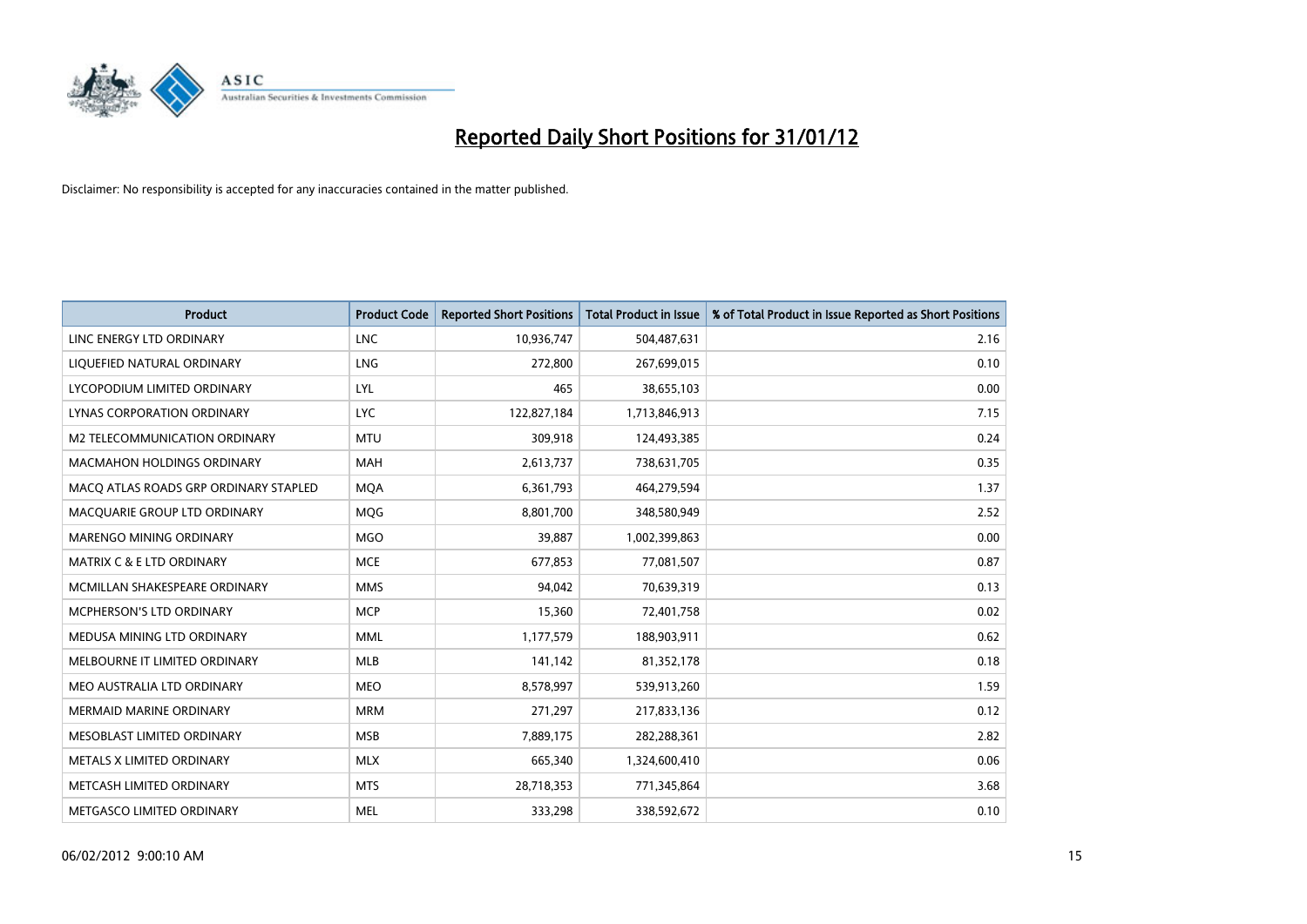

| <b>Product</b>                    | <b>Product Code</b> | <b>Reported Short Positions</b> | <b>Total Product in Issue</b> | % of Total Product in Issue Reported as Short Positions |
|-----------------------------------|---------------------|---------------------------------|-------------------------------|---------------------------------------------------------|
| METMINCO LIMITED ORDINARY         | <b>MNC</b>          | 3,141,114                       | 1,749,541,573                 | 0.17                                                    |
| MHM METALS LIMITED ORDINARY       | <b>MHM</b>          | 64,942                          | 103,967,493                   | 0.06                                                    |
| MICLYN EXP OFFSHR ORDINARY        | <b>MIO</b>          | 19,297                          | 278,515,705                   | 0.01                                                    |
| MINCOR RESOURCES NL ORDINARY      | <b>MCR</b>          | 1,052,662                       | 195,818,871                   | 0.54                                                    |
| MINEMAKERS LIMITED ORDINARY       | <b>MAK</b>          | 40,589                          | 228,236,727                   | 0.02                                                    |
| MINERAL DEPOSITS ORDINARY         | <b>MDL</b>          | 138,706                         | 83,538,786                    | 0.17                                                    |
| MINERAL RESOURCES, ORDINARY       | <b>MIN</b>          | 749,982                         | 184,698,489                   | 0.40                                                    |
| MIRABELA NICKEL LTD ORDINARY      | <b>MBN</b>          | 9,392,818                       | 491,781,237                   | 1.92                                                    |
| MIRVAC GROUP STAPLED SECURITIES   | <b>MGR</b>          | 21,216,544                      | 3,416,996,915                 | 0.60                                                    |
| MOLOPO ENERGY LTD ORDINARY        | <b>MPO</b>          | 876,349                         | 245,579,810                   | 0.35                                                    |
| MOLY MINES LIMITED ORDINARY       | <b>MOL</b>          | 115,093                         | 384,893,989                   | 0.03                                                    |
| MONADELPHOUS GROUP ORDINARY       | <b>MND</b>          | 1,476,296                       | 88,674,327                    | 1.67                                                    |
| MORTGAGE CHOICE LTD ORDINARY      | MOC                 | 2,275,404                       | 119,948,255                   | 1.90                                                    |
| <b>MOUNT GIBSON IRON ORDINARY</b> | <b>MGX</b>          | 6,139,908                       | 1,082,570,693                 | 0.57                                                    |
| MSF SUGAR LIMITED ORDINARY        | <b>MSF</b>          | 18,180                          | 69,248,422                    | 0.03                                                    |
| MULTIPLEX SITES SITES             | <b>MXUPA</b>        | 22                              | 4,500,000                     | 0.00                                                    |
| MURCHISON METALS LTD ORDINARY     | <b>MMX</b>          | 5,481,309                       | 444,447,777                   | 1.23                                                    |
| MYER HOLDINGS LTD ORDINARY        | <b>MYR</b>          | 72,246,792                      | 583,384,551                   | 12.34                                                   |
| <b>MYSTATE LIMITED ORDINARY</b>   | <b>MYS</b>          | 3,638                           | 86,963,862                    | 0.00                                                    |
| NATIONAL AUST. BANK ORDINARY      | <b>NAB</b>          | 12,619,877                      | 2,238,481,005                 | 0.54                                                    |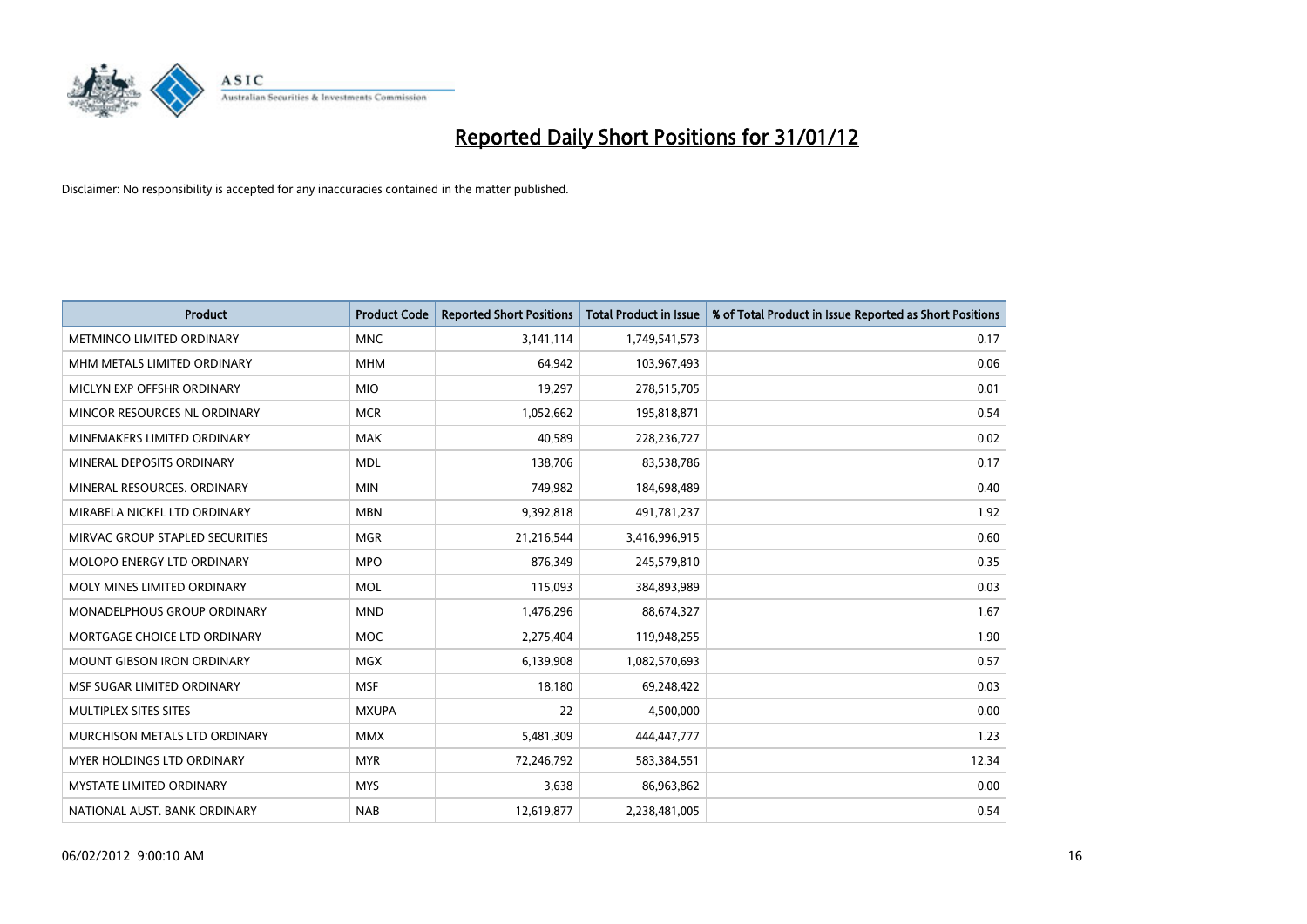

| <b>Product</b>                | <b>Product Code</b> | <b>Reported Short Positions</b> | <b>Total Product in Issue</b> | % of Total Product in Issue Reported as Short Positions |
|-------------------------------|---------------------|---------------------------------|-------------------------------|---------------------------------------------------------|
| NATURAL FUEL LIMITED ORDINARY | <b>NFL</b>          | $\mathbf{1}$                    | 1,121,912                     | 0.00                                                    |
| NAVIGATOR RESOURCES ORDINARY  | <b>NAV</b>          | 500                             | 2,222,216,576                 | 0.00                                                    |
| NAVITAS LIMITED ORDINARY      | <b>NVT</b>          | 2,868,197                       | 375,318,628                   | 0.76                                                    |
| NEPTUNE MARINE ORDINARY       | <b>NMS</b>          | 182,253                         | 1,748,545,632                 | 0.01                                                    |
| NEW HOPE CORPORATION ORDINARY | NHC                 | 1,695                           | 830,411,534                   | 0.00                                                    |
| NEW STANDARD ENERGY ORDINARY  | <b>NSE</b>          | 20,000                          | 284,064,434                   | 0.01                                                    |
| NEWCREST MINING ORDINARY      | <b>NCM</b>          | 1,892,227                       | 764,960,000                   | 0.23                                                    |
| NEWS CORP A NON-VOTING CDI    | <b>NWSLV</b>        | 2,897,182                       | 1,678,946,553                 | 0.17                                                    |
| NEWS CORP B VOTING CDI        | <b>NWS</b>          | 2,989,587                       | 798,520,953                   | 0.38                                                    |
| NEXBIS LIMITED ORDINARY       | <b>NBS</b>          | 63,733                          | 798,356,704                   | 0.01                                                    |
| NEXTDC LIMITED ORDINARY       | <b>NXT</b>          | 39,046                          | 123,533,558                   | 0.03                                                    |
| NEXUS ENERGY LIMITED ORDINARY | <b>NXS</b>          | 659,143                         | 1,326,821,159                 | 0.04                                                    |
| NIB HOLDINGS LIMITED ORDINARY | <b>NHF</b>          | 123,350                         | 466,502,955                   | 0.02                                                    |
| NIDO PETROLEUM ORDINARY       | <b>NDO</b>          | 117,303                         | 1,389,163,151                 | 0.01                                                    |
| NOBLE MINERAL RES ORDINARY    | <b>NMG</b>          | 1,343,678                       | 523,312,570                   | 0.25                                                    |
| NORTHERN IRON LTD ORDINARY    | <b>NFE</b>          | 707,324                         | 369,980,113                   | 0.18                                                    |
| NORTHERN STAR ORDINARY        | <b>NST</b>          | 870                             | 351,990,153                   | 0.00                                                    |
| NRW HOLDINGS LIMITED ORDINARY | <b>NWH</b>          | 620,495                         | 278,888,011                   | 0.22                                                    |
| NUCOAL RESOURCES LTD ORDINARY | <b>NCR</b>          | 1,783                           | 441,150,707                   | 0.00                                                    |
| NUFARM LIMITED ORDINARY       | <b>NUF</b>          | 4,029,217                       | 262,018,057                   | 1.54                                                    |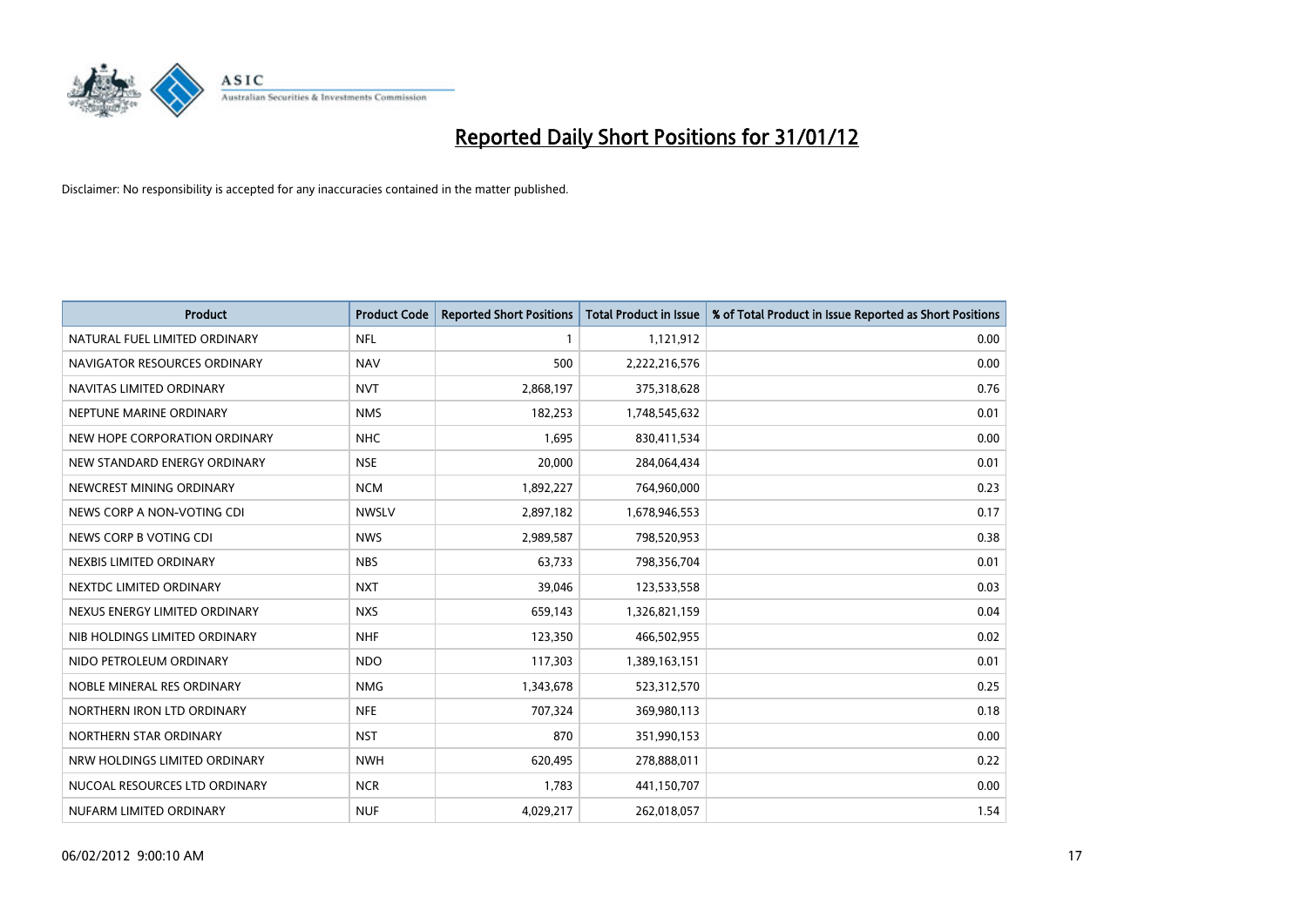

| <b>Product</b>                        | <b>Product Code</b> | <b>Reported Short Positions</b> | <b>Total Product in Issue</b> | % of Total Product in Issue Reported as Short Positions |
|---------------------------------------|---------------------|---------------------------------|-------------------------------|---------------------------------------------------------|
| <b>OAKTON LIMITED ORDINARY</b>        | <b>OKN</b>          | 662,644                         | 93,800,235                    | 0.71                                                    |
| OCEANAGOLD CORP. CHESS DEPOSITARY INT | OGC                 | 277,905                         | 262,656,605                   | 0.10                                                    |
| OCEANIA CAPITAL LTD ORDINARY          | <b>OCP</b>          | 2,500                           | 91,921,295                    | 0.00                                                    |
| OIL SEARCH LTD ORDINARY               | OSH                 | 7,946,953                       | 1,325,155,171                 | 0.56                                                    |
| OM HOLDINGS LIMITED ORDINARY          | OMH                 | 3,214,920                       | 504,105,150                   | 0.64                                                    |
| <b>ONESTEEL LIMITED ORDINARY</b>      | OST                 | 64,823,991                      | 1,342,393,583                 | 4.82                                                    |
| ORICA LIMITED ORDINARY                | ORI                 | 3,193,923                       | 365,007,037                   | 0.85                                                    |
| ORIGIN ENERGY ORDINARY                | <b>ORG</b>          | 3,667,598                       | 1,086,168,298                 | 0.31                                                    |
| OROCOBRE LIMITED ORDINARY             | <b>ORE</b>          | 81,077                          | 103,195,029                   | 0.08                                                    |
| OROTONGROUP LIMITED ORDINARY          | ORL                 | 82,441                          | 40,880,902                    | 0.20                                                    |
| OTTO ENERGY LIMITED ORDINARY          | OEL                 | 109,204                         | 1,138,290,071                 | 0.01                                                    |
| OZ MINERALS ORDINARY                  | OZL                 | 8,178,050                       | 314,821,850                   | 2.58                                                    |
| PACIFIC BRANDS ORDINARY               | <b>PBG</b>          | 6,636,990                       | 912,915,695                   | 0.73                                                    |
| PALADIN ENERGY LTD ORDINARY           | PDN                 | 28,431,548                      | 835,486,044                   | 3.39                                                    |
| PANAUST LIMITED ORDINARY              | <b>PNA</b>          | 11,069,332                      | 596,339,292                   | 1.85                                                    |
| PANORAMIC RESOURCES ORDINARY          | PAN                 | 655,964                         | 207,050,710                   | 0.31                                                    |
| PAPERLINX LIMITED ORDINARY            | <b>PPX</b>          | 1,977,519                       | 609,280,761                   | 0.32                                                    |
| PAPILLON RES LTD ORDINARY             | PIR                 | 644,336                         | 215,730,032                   | 0.30                                                    |
| PATTIES FOODS LTD ORDINARY            | PFL                 | 1                               | 138,989,223                   | 0.00                                                    |
| PEET LIMITED ORDINARY                 | <b>PPC</b>          | 89,151                          | 320,170,604                   | 0.03                                                    |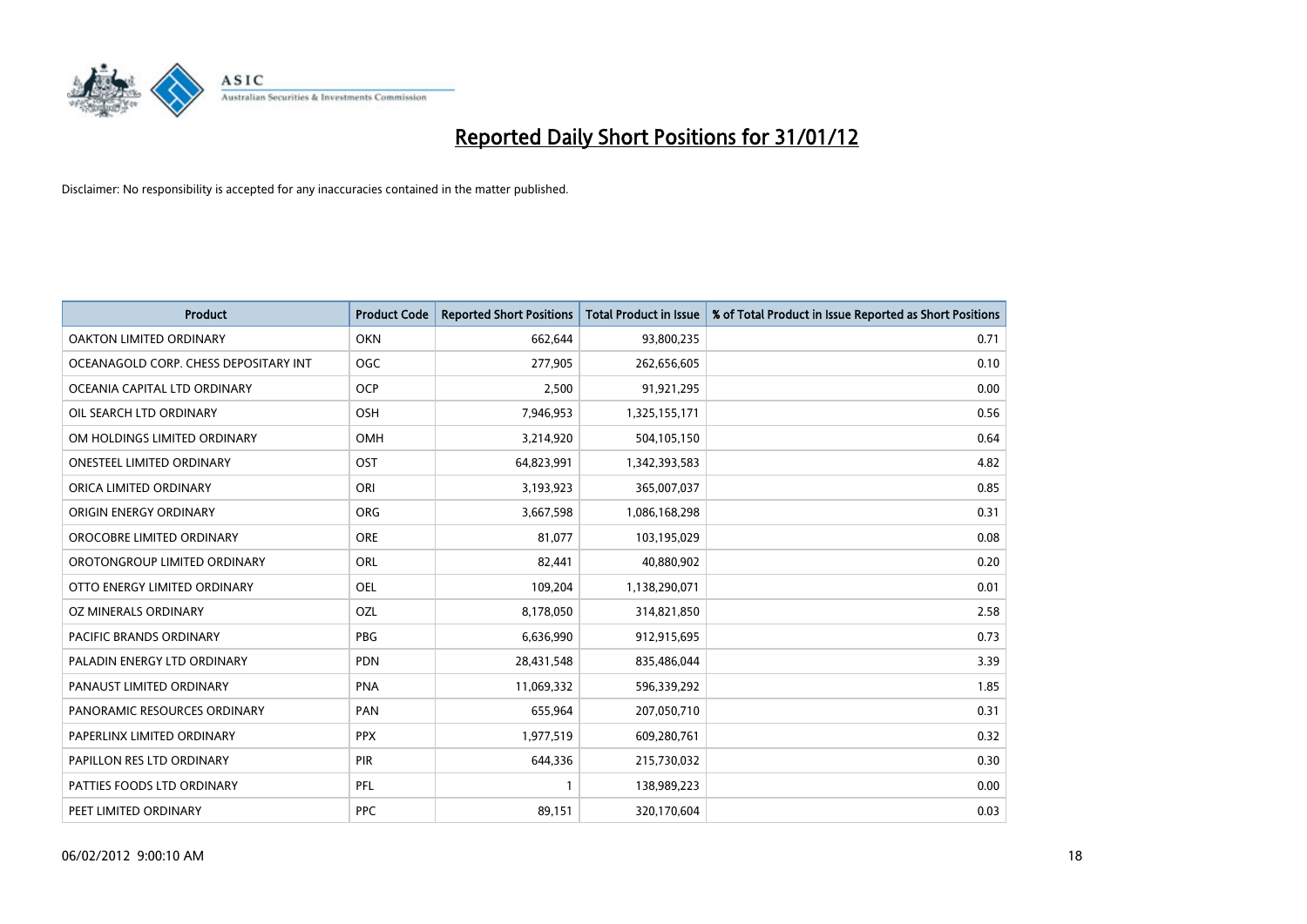

| <b>Product</b>                | <b>Product Code</b> | <b>Reported Short Positions</b> | <b>Total Product in Issue</b> | % of Total Product in Issue Reported as Short Positions |
|-------------------------------|---------------------|---------------------------------|-------------------------------|---------------------------------------------------------|
| PENINSULA ENERGY LTD ORDINARY | <b>PEN</b>          | 2,004,974                       | 2,136,325,262                 | 0.09                                                    |
| PERILYA LIMITED ORDINARY      | <b>PEM</b>          | 6,767                           | 769,316,426                   | 0.00                                                    |
| PERPETUAL LIMITED ORDINARY    | <b>PPT</b>          | 2,491,736                       | 41,980,678                    | 5.94                                                    |
| PERSEUS MINING LTD ORDINARY   | PRU                 | 3,090,588                       | 457,502,088                   | 0.67                                                    |
| PETSEC ENERGY ORDINARY        | <b>PSA</b>          | 223,332                         | 235,283,622                   | 0.09                                                    |
| PHARMAXIS LTD ORDINARY        | <b>PXS</b>          | 2,099,859                       | 305,890,989                   | 0.68                                                    |
| PHOSPHAGENICS LTD. ORDINARY   | POH                 | 109,438                         | 1,017,565,957                 | 0.01                                                    |
| PHOTON GROUP LTD ORDINARY     | PGA                 | 250,510                         | 1,540,886,866                 | 0.02                                                    |
| PLATINUM ASSET ORDINARY       | <b>PTM</b>          | 7,516,268                       | 561,347,878                   | 1.32                                                    |
| PLATINUM AUSTRALIA ORDINARY   | <b>PLA</b>          | 1,959,210                       | 453,380,039                   | 0.44                                                    |
| PLATINUM CAPITAL LTD ORDINARY | <b>PMC</b>          | 1                               | 165,756,878                   | 0.00                                                    |
| PMI GOLD CORP CDI 1:1         | <b>PVM</b>          | 19,800                          | 51,990,417                    | 0.04                                                    |
| PMP LIMITED ORDINARY          | <b>PMP</b>          | 28,855                          | 326,543,596                   | 0.01                                                    |
| PORT BOUVARD LIMITED ORDINARY | PBD                 | 6,754                           | 593,868,295                   | 0.00                                                    |
| PREMIER INVESTMENTS ORDINARY  | <b>PMV</b>          | 89,858                          | 155,062,831                   | 0.05                                                    |
| PRIMA BIOMED LTD ORDINARY     | <b>PRR</b>          | 101,228                         | 1,064,563,388                 | 0.01                                                    |
| PRIMARY HEALTH CARE ORDINARY  | <b>PRY</b>          | 9,092,016                       | 500,336,679                   | 1.80                                                    |
| PRIME MEDIA GRP LTD ORDINARY  | <b>PRT</b>          | $\overline{2}$                  | 366,330,303                   | 0.00                                                    |
| PRIMEAG AUSTRALIA ORDINARY    | PAG                 | 65,060                          | 266,394,444                   | 0.03                                                    |
| PROGEN PHARMACEUTIC ORDINARY  | PGL                 | 151,596                         | 24,709,097                    | 0.61                                                    |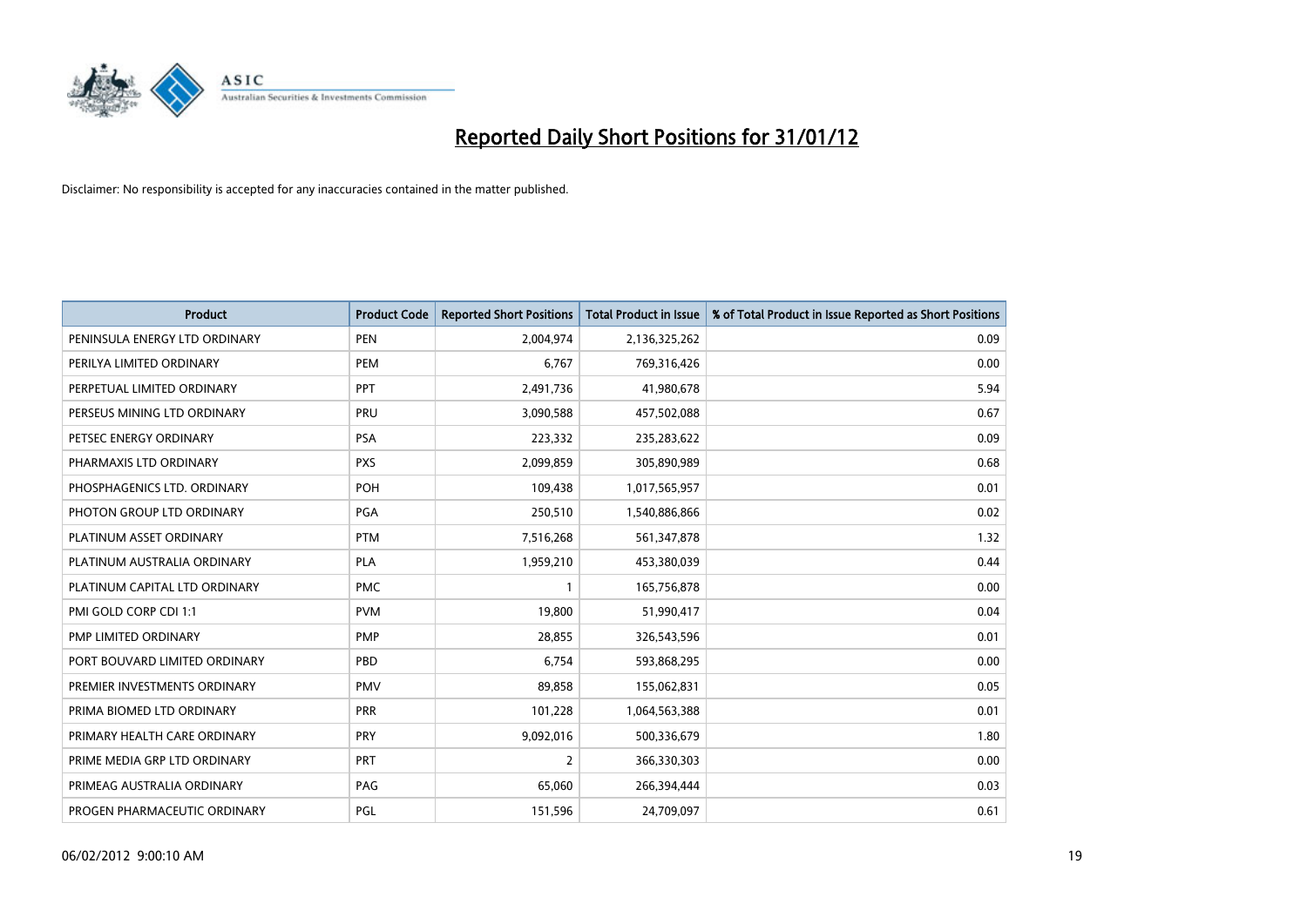

| <b>Product</b>                     | <b>Product Code</b> | <b>Reported Short Positions</b> | <b>Total Product in Issue</b> | % of Total Product in Issue Reported as Short Positions |
|------------------------------------|---------------------|---------------------------------|-------------------------------|---------------------------------------------------------|
| PROGRAMMED ORDINARY                | <b>PRG</b>          | 267,107                         | 118,173,778                   | 0.21                                                    |
| PSIVIDA CORP CDI 1:1               | <b>PVA</b>          | 6,878                           | 8,866,773                     | 0.08                                                    |
| OANTAS AIRWAYS ORDINARY            | QAN                 | 33,783,036                      | 2,265,123,620                 | 1.48                                                    |
| OBE INSURANCE GROUP ORDINARY       | <b>OBE</b>          | 18,268,312                      | 1,115,545,692                 | 1.60                                                    |
| OR NATIONAL LIMITED ORDINARY       | <b>ORN</b>          | 15,363,900                      | 2,440,000,000                 | 0.61                                                    |
| QUBE LOGISTICS HLDG ORDINARY       | <b>QUB</b>          | 3,585,049                       | 889,404,644                   | 0.40                                                    |
| RAMELIUS RESOURCES ORDINARY        | <b>RMS</b>          | 199,826                         | 335,775,519                   | 0.06                                                    |
| RAMSAY HEALTH CARE ORDINARY        | <b>RHC</b>          | 1,520,043                       | 202,081,252                   | 0.73                                                    |
| <b>RCR TOMLINSON ORDINARY</b>      | <b>RCR</b>          | 68,067                          | 133,525,516                   | 0.05                                                    |
| <b>REA GROUP ORDINARY</b>          | <b>REA</b>          | 371,058                         | 131,714,699                   | 0.28                                                    |
| RECKON LIMITED ORDINARY            | <b>RKN</b>          | 811,500                         | 132,839,672                   | 0.61                                                    |
| <b>RED 5 LIMITED ORDINARY</b>      | <b>RED</b>          | 135,019                         | 128,412,536                   | 0.10                                                    |
| RED FORK ENERGY ORDINARY           | <b>RFE</b>          | 10,770                          | 310,229,853                   | 0.00                                                    |
| REDBANK ENERGY LTD ORDINARY        | <b>AEJ</b>          | 19                              | 786,287                       | 0.00                                                    |
| <b>REED RESOURCES LTD ORDINARY</b> | <b>RDR</b>          | 653,153                         | 264,742,501                   | 0.25                                                    |
| <b>REGIS RESOURCES ORDINARY</b>    | <b>RRL</b>          | 659,457                         | 438,946,793                   | 0.15                                                    |
| RESMED INC CDI 10:1                | <b>RMD</b>          | 4,380,760                       | 1,556,242,300                 | 0.28                                                    |
| RESOLUTE MINING ORDINARY           | <b>RSG</b>          | 975,204                         | 655,620,461                   | 0.14                                                    |
| RESOURCE AND INVEST. ORDINARY      | <b>RNI</b>          | 170,033                         | 124,984,308                   | 0.14                                                    |
| RESOURCE GENERATION ORDINARY       | <b>RES</b>          | 157,911                         | 262,895,652                   | 0.06                                                    |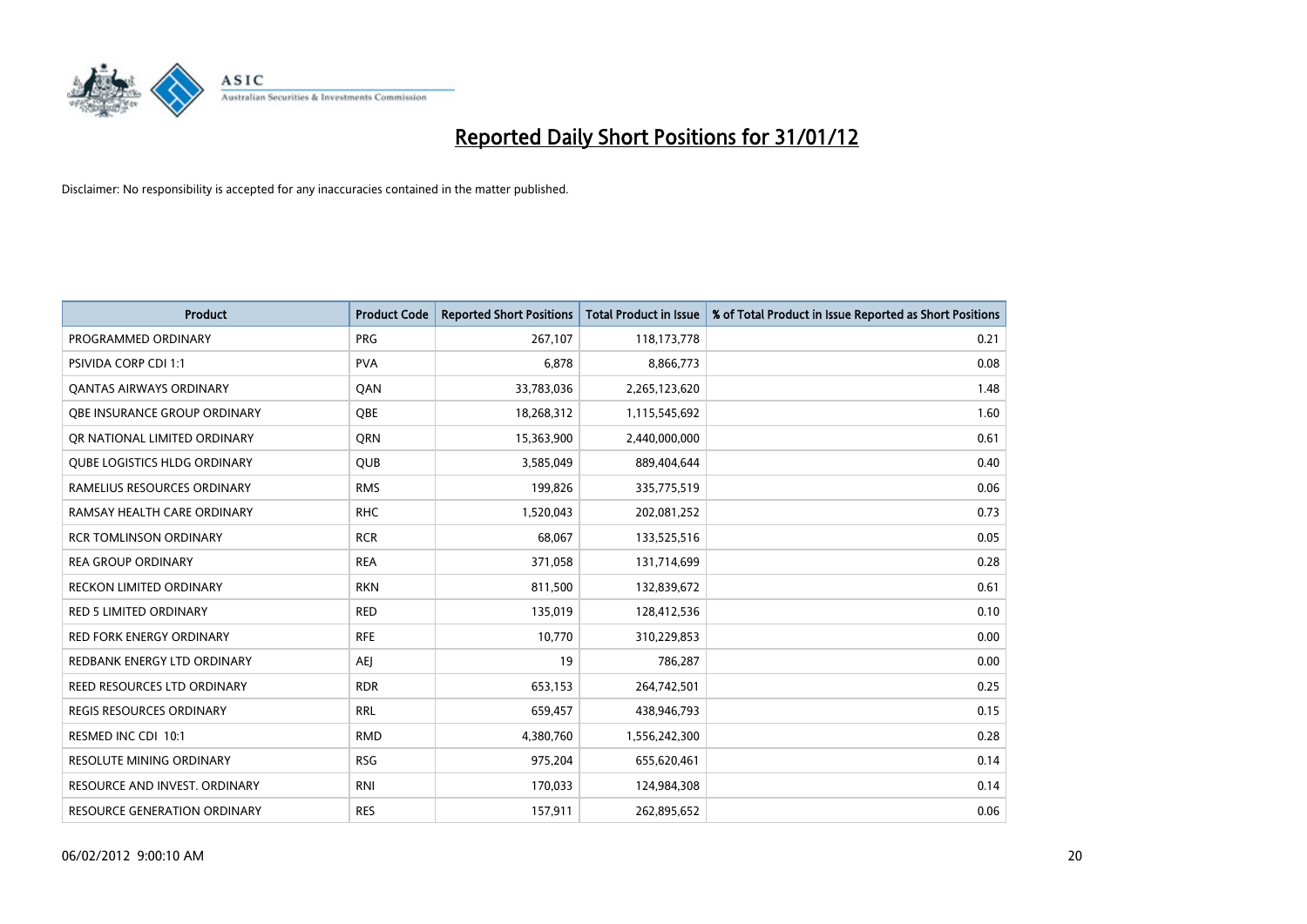

| <b>Product</b>                | <b>Product Code</b> | <b>Reported Short Positions</b> | <b>Total Product in Issue</b> | % of Total Product in Issue Reported as Short Positions |
|-------------------------------|---------------------|---------------------------------|-------------------------------|---------------------------------------------------------|
| REVERSE CORP LIMITED ORDINARY | <b>REF</b>          | 26,041                          | 92,382,175                    | 0.03                                                    |
| REX MINERALS LIMITED ORDINARY | <b>RXM</b>          | 252,540                         | 153,635,519                   | 0.16                                                    |
| RHG LIMITED ORDINARY          | <b>RHG</b>          | 31,776                          | 308,483,177                   | 0.01                                                    |
| <b>RIALTO ENERGY ORDINARY</b> | <b>RIA</b>          | 25,130,875                      | 375,006,264                   | 6.70                                                    |
| RIO TINTO LIMITED ORDINARY    | <b>RIO</b>          | 26,013,257                      | 435,758,720                   | 5.97                                                    |
| RIVERCITY MOTORWAY STAPLED    | <b>RCY</b>          | 132,000                         | 957,010,115                   | 0.01                                                    |
| ROC OIL COMPANY ORDINARY      | <b>ROC</b>          | 1,996,035                       | 682,506,352                   | 0.30                                                    |
| ROYAL WOLF HOLDINGS ORDINARY  | <b>RWH</b>          | 60,000                          | 100,387,052                   | 0.06                                                    |
| SAI GLOBAL LIMITED ORDINARY   | SAI                 | 546,782                         | 202,283,991                   | 0.26                                                    |
| SALMAT LIMITED ORDINARY       | <b>SLM</b>          | 115,265                         | 159,802,174                   | 0.06                                                    |
| SAMSON OIL & GAS LTD ORDINARY | SSN                 | 1,816,836                       | 1,751,330,020                 | 0.09                                                    |
| SANDFIRE RESOURCES ORDINARY   | <b>SFR</b>          | 1,650,667                       | 151,007,635                   | 1.08                                                    |
| SANTOS LTD ORDINARY           | <b>STO</b>          | 13,779,267                      | 942,223,406                   | 1.43                                                    |
| SARACEN MINERAL ORDINARY      | SAR                 | 1,225,364                       | 593,993,240                   | 0.22                                                    |
| SEDGMAN LIMITED ORDINARY      | <b>SDM</b>          | 191,982                         | 212,215,619                   | 0.09                                                    |
| SEEK LIMITED ORDINARY         | <b>SEK</b>          | 15,017,545                      | 337,101,307                   | 4.44                                                    |
| SEGUE RESOURCES ORDINARY      | <b>SEG</b>          | 689,088                         | 462,048,756                   | 0.15                                                    |
| SELECT HARVESTS ORDINARY      | SHV                 | 23,167                          | 56,392,664                    | 0.04                                                    |
| SENETAS CORPORATION ORDINARY  | <b>SEN</b>          | 756,999                         | 463,105,195                   | 0.16                                                    |
| SENEX ENERGY LIMITED ORDINARY | <b>SXY</b>          | 414,577                         | 923,397,416                   | 0.04                                                    |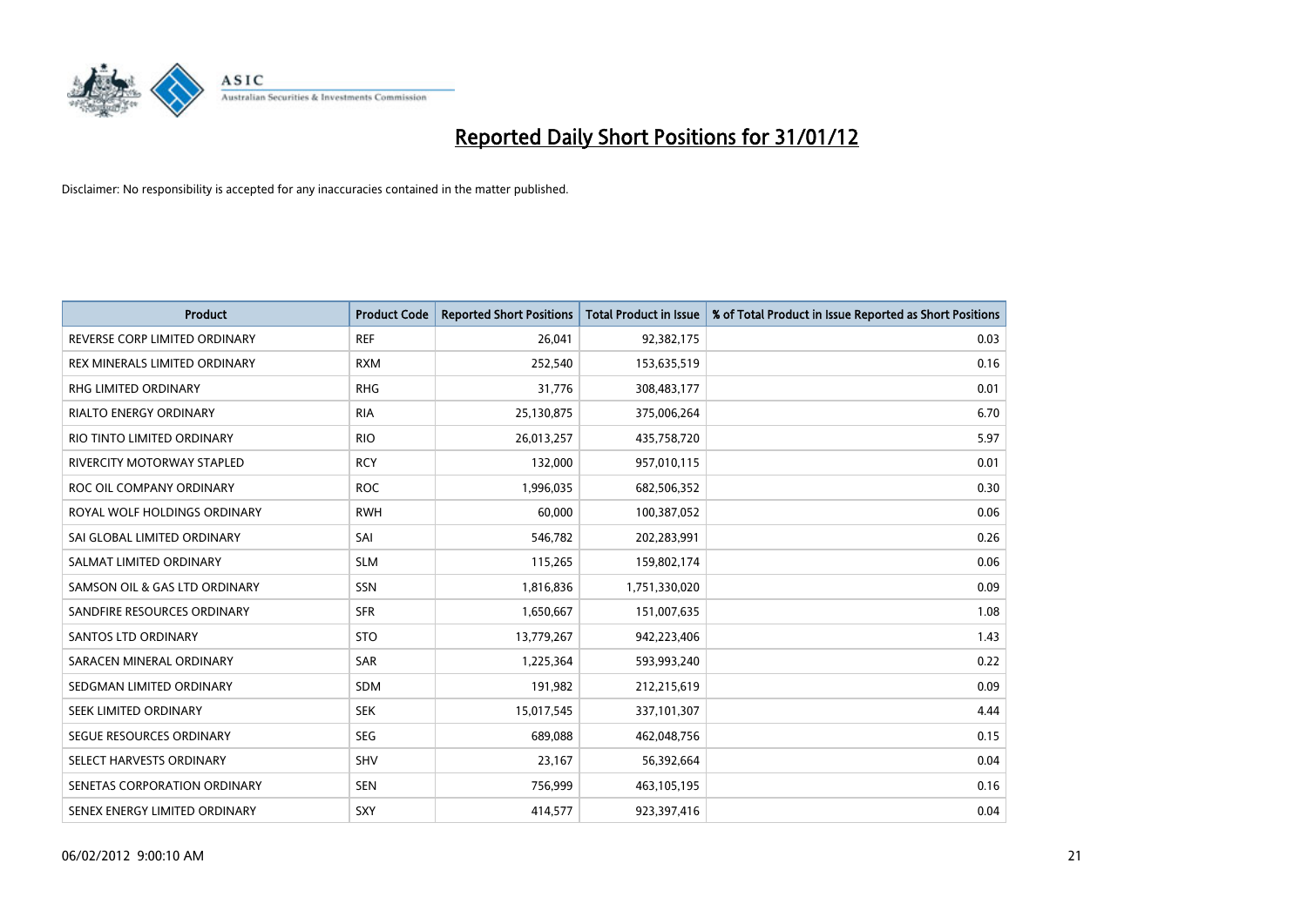

| <b>Product</b>                           | <b>Product Code</b> | <b>Reported Short Positions</b> | <b>Total Product in Issue</b> | % of Total Product in Issue Reported as Short Positions |
|------------------------------------------|---------------------|---------------------------------|-------------------------------|---------------------------------------------------------|
| SERVCORP LIMITED ORDINARY                | SRV                 | 26,183                          | 98,440,807                    | 0.03                                                    |
| SERVICE STREAM ORDINARY                  | SSM                 | 344,663                         | 283,418,867                   | 0.12                                                    |
| SEVEN GROUP HOLDINGS ORDINARY            | <b>SVW</b>          | 1,040,099                       | 306,410,281                   | 0.34                                                    |
| SEVEN WEST MEDIA LTD ORDINARY            | <b>SWM</b>          | 4,043,639                       | 645,719,542                   | 0.63                                                    |
| SIGMA PHARMACEUTICAL ORDINARY            | <b>SIP</b>          | 9,478,955                       | 1,178,626,572                 | 0.80                                                    |
| SILEX SYSTEMS ORDINARY                   | <b>SLX</b>          | 226,816                         | 170,133,997                   | 0.13                                                    |
| SILVER LAKE RESOURCE ORDINARY            | <b>SLR</b>          | 474,908                         | 220,264,064                   | 0.23                                                    |
| SIMS METAL MGMT LTD ORDINARY             | SGM                 | 4,662,317                       | 205,851,182                   | 2.23                                                    |
| SINGAPORE TELECOMM. CHESS DEPOSITARY INT | SGT                 | 5,369,451                       | 193,216,752                   | 2.76                                                    |
| SIRIUS RESOURCES NL ORDINARY             | <b>SIR</b>          | 82,500                          | 150,934,586                   | 0.05                                                    |
| SIRTEX MEDICAL ORDINARY                  | <b>SRX</b>          | 30                              | 55,768,136                    | 0.00                                                    |
| SKILLED GROUP LTD ORDINARY               | <b>SKE</b>          | 40,188                          | 233,487,276                   | 0.01                                                    |
| SMS MANAGEMENT. ORDINARY                 | <b>SMX</b>          | 385,397                         | 68,290,180                    | 0.57                                                    |
| SONIC HEALTHCARE ORDINARY                | <b>SHL</b>          | 6,027,409                       | 389,969,875                   | 1.53                                                    |
| SOUL PATTINSON (W.H) ORDINARY            | SOL                 | 738                             | 239,395,320                   | 0.00                                                    |
| SOUTH BOULDER MINES ORDINARY             | <b>STB</b>          | 133,672                         | 96,735,688                    | 0.13                                                    |
| SP AUSNET STAPLED SECURITIES             | SPN                 | 1,874,954                       | 2,896,219,682                 | 0.06                                                    |
| SPARK INFRASTRUCTURE STAPLED NOTE & UNIT | SKI                 | 18,223,204                      | 1,326,734,264                 | 1.36                                                    |
| SPDR 200 FUND ETF UNITS                  | <b>STW</b>          | 8                               | 51,538,531                    | 0.00                                                    |
| SPECIALTY FASHION ORDINARY               | <b>SFH</b>          | 2,738,556                       | 192,086,121                   | 1.42                                                    |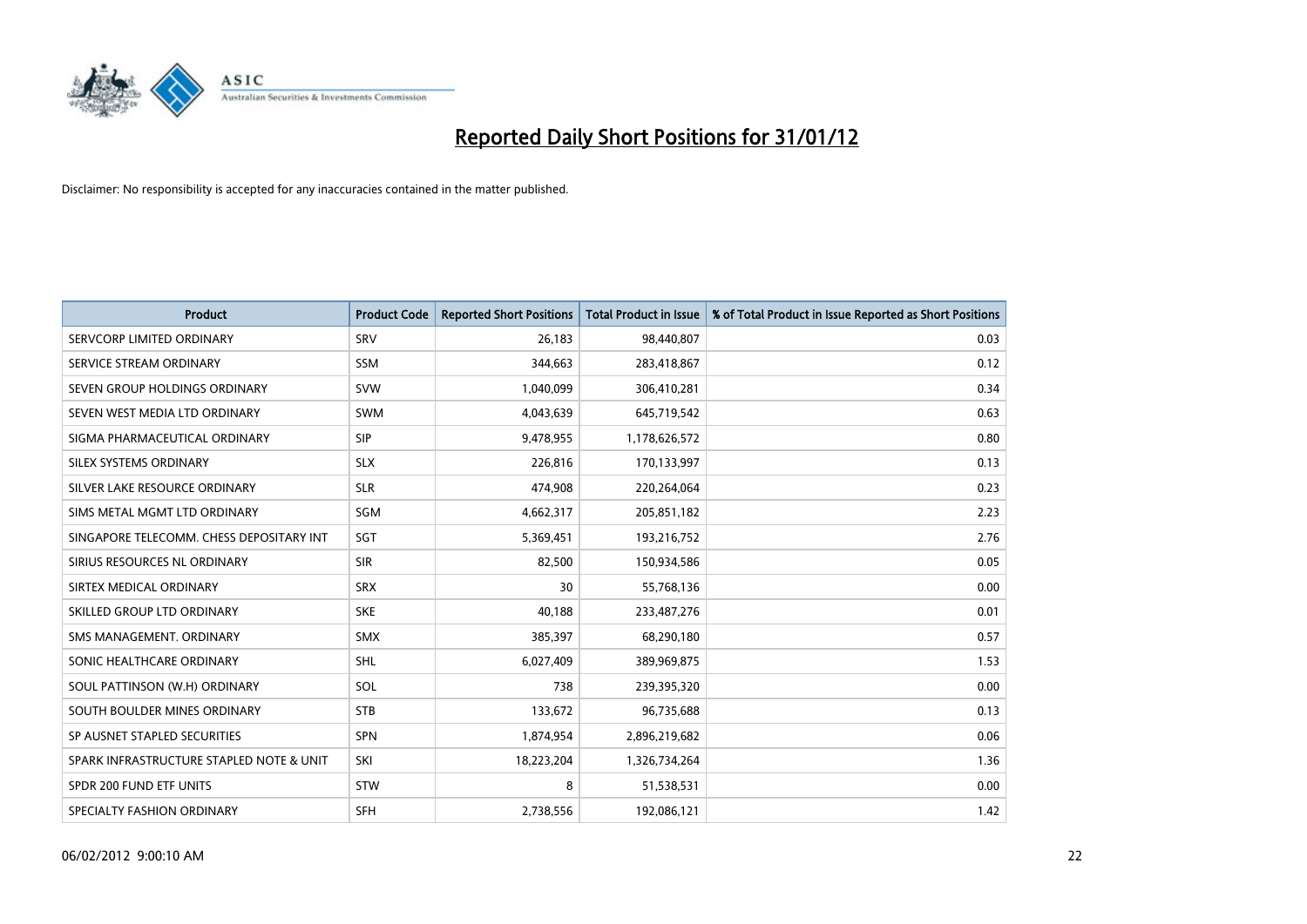

| <b>Product</b>                      | <b>Product Code</b> | <b>Reported Short Positions</b> | <b>Total Product in Issue</b> | % of Total Product in Issue Reported as Short Positions |
|-------------------------------------|---------------------|---------------------------------|-------------------------------|---------------------------------------------------------|
| SPOTLESS GROUP LTD ORDINARY         | <b>SPT</b>          | 930,946                         | 265,454,407                   | 0.34                                                    |
| ST BARBARA LIMITED ORDINARY         | <b>SBM</b>          | 6,313,405                       | 325,615,389                   | 1.94                                                    |
| STANMORE COAL LTD ORDINARY          | <b>SMR</b>          | 391,941                         | 159,867,012                   | 0.24                                                    |
| STARPHARMA HOLDINGS ORDINARY        | <b>SPL</b>          | 517,129                         | 280,732,451                   | 0.18                                                    |
| STH AMERICAN COR LTD ORDINARY       | SAY                 | 9,200                           | 257,785,604                   | 0.00                                                    |
| STHN CROSS MEDIA ORDINARY           | <b>SXL</b>          | 870,978                         | 705,766,444                   | 0.13                                                    |
| STOCKLAND UNITS/ORD STAPLED         | <b>SGP</b>          | 31,222,205                      | 2,316,449,153                 | 1.34                                                    |
| STRAITS RES LTD. ORDINARY           | SRO                 | 488,546                         | 324,796,141                   | 0.15                                                    |
| STW COMMUNICATIONS ORDINARY         | <b>SGN</b>          | 276,061                         | 362,809,851                   | 0.07                                                    |
| SUNCORP GROUP LTD ORDINARY          | <b>SUN</b>          | 10,034,692                      | 1,286,600,980                 | 0.77                                                    |
| SUNDANCE ENERGY ORDINARY            | <b>SEA</b>          | 113,719                         | 277,098,474                   | 0.04                                                    |
| SUNDANCE RESOURCES ORDINARY         | <b>SDL</b>          | 7,165,926                       | 2,930,992,505                 | 0.26                                                    |
| SUNLAND GROUP LTD ORDINARY          | <b>SDG</b>          | 40,924                          | 201,578,526                   | 0.02                                                    |
| SUPER RET REP LTD ORDINARY          | SUL                 | 3,144,199                       | 194,754,593                   | 1.60                                                    |
| SWICK MINING ORDINARY               | <b>SWK</b>          | 1,548                           | 237,024,970                   | 0.00                                                    |
| SYD AIRPORT STAPLED US PROHIBIT.    | SYD                 | 4,351,414                       | 1,861,210,782                 | 0.22                                                    |
| SYMEX HOLDINGS ORDINARY             | SYM                 | 6,633                           | 191,593,493                   | 0.00                                                    |
| TABCORP HOLDINGS LTD ORDINARY       | <b>TAH</b>          | 4,891,924                       | 712,805,880                   | 0.68                                                    |
| <b>TALENT2 INTERNATION ORDINARY</b> | <b>TWO</b>          | 5,708                           | 147,403,701                   | 0.00                                                    |
| TANAMI GOLD NL ORDINARY             | <b>TAM</b>          | 191,581                         | 260,997,677                   | 0.07                                                    |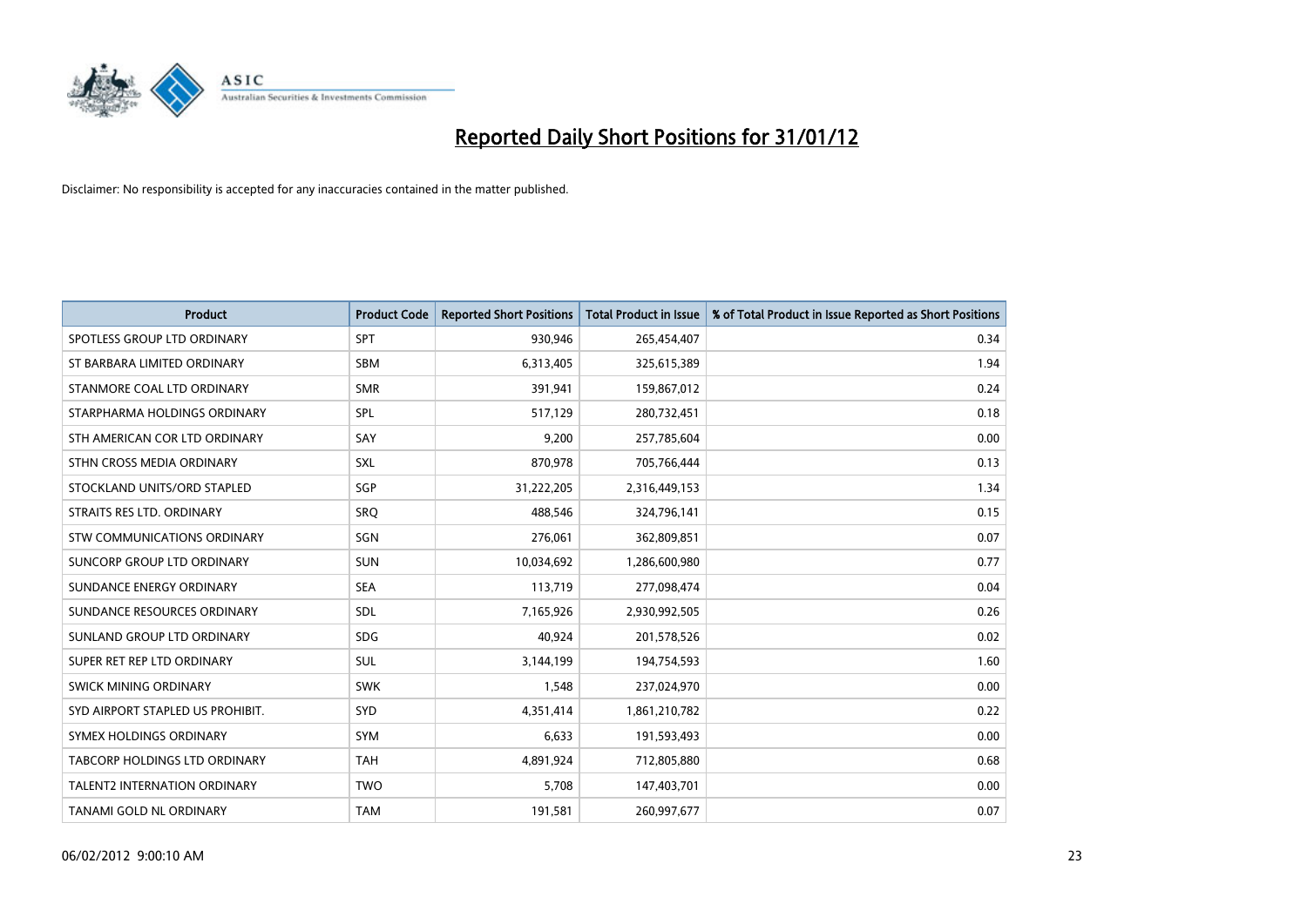

| <b>Product</b>                       | <b>Product Code</b> | <b>Reported Short Positions</b> | <b>Total Product in Issue</b> | % of Total Product in Issue Reported as Short Positions |
|--------------------------------------|---------------------|---------------------------------|-------------------------------|---------------------------------------------------------|
| TAP OIL LIMITED ORDINARY             | <b>TAP</b>          | 2,989,923                       | 240,995,311                   | 1.23                                                    |
| TASSAL GROUP LIMITED ORDINARY        | <b>TGR</b>          | 79,248                          | 146,304,404                   | 0.04                                                    |
| <b>TATTS GROUP LTD ORDINARY</b>      | <b>TTS</b>          | 10,987,439                      | 1,340,758,701                 | 0.84                                                    |
| TELECOM CORPORATION ORDINARY         | <b>TEL</b>          | 8,516,424                       | 1,925,417,729                 | 0.43                                                    |
| TELSTRA CORPORATION, ORDINARY        | <b>TLS</b>          | 65,562,183                      | 12,443,074,357                | 0.52                                                    |
| TEN NETWORK HOLDINGS ORDINARY        | <b>TEN</b>          | 46,067,596                      | 1,045,236,720                 | 4.42                                                    |
| TERANGA GOLD CORP CDI 1:1            | <b>TGZ</b>          | 126,973                         | 156,699,787                   | 0.07                                                    |
| TFS CORPORATION LTD ORDINARY         | <b>TFC</b>          | 84,096                          | 279,621,829                   | 0.03                                                    |
| THAKRAL HOLDINGS GRP ORDINARY/UNIT   | <b>THG</b>          | $\overline{2}$                  | 585,365,014                   | 0.00                                                    |
| THE REJECT SHOP ORDINARY             | <b>TRS</b>          | 1,390,659                       | 26,071,170                    | 5.33                                                    |
| THOR MINING PLC CHESS DEPOSITARY 1:1 | <b>THR</b>          | 2,307                           | 222,489,120                   | 0.00                                                    |
| THORN GROUP LIMITED ORDINARY         | <b>TGA</b>          | 63,342                          | 146,091,970                   | 0.03                                                    |
| <b>TIGER RESOURCES ORDINARY</b>      | <b>TGS</b>          | 1,778,317                       | 671,110,549                   | 0.24                                                    |
| <b>TISHMAN SPEYER UNITS</b>          | <b>TSO</b>          | 41,524                          | 338,440,904                   | 0.01                                                    |
| TNG LIMITED ORDINARY                 | <b>TNG</b>          | 4,321                           | 344,611,705                   | 0.00                                                    |
| TOLL HOLDINGS LTD ORDINARY           | <b>TOL</b>          | 22,940,469                      | 717,133,875                   | 3.16                                                    |
| TORO ENERGY LIMITED ORDINARY         | <b>TOE</b>          | 35,404                          | 975,436,676                   | 0.00                                                    |
| <b>TOWER LIMITED ORDINARY</b>        | <b>TWR</b>          | 689,519                         | 265,176,580                   | 0.26                                                    |
| TOX FREE SOLUTIONS ORDINARY          | <b>TOX</b>          | 14,801                          | 111,130,608                   | 0.01                                                    |
| TPG TELECOM LIMITED ORDINARY         | <b>TPM</b>          | 3,357,591                       | 793,808,141                   | 0.42                                                    |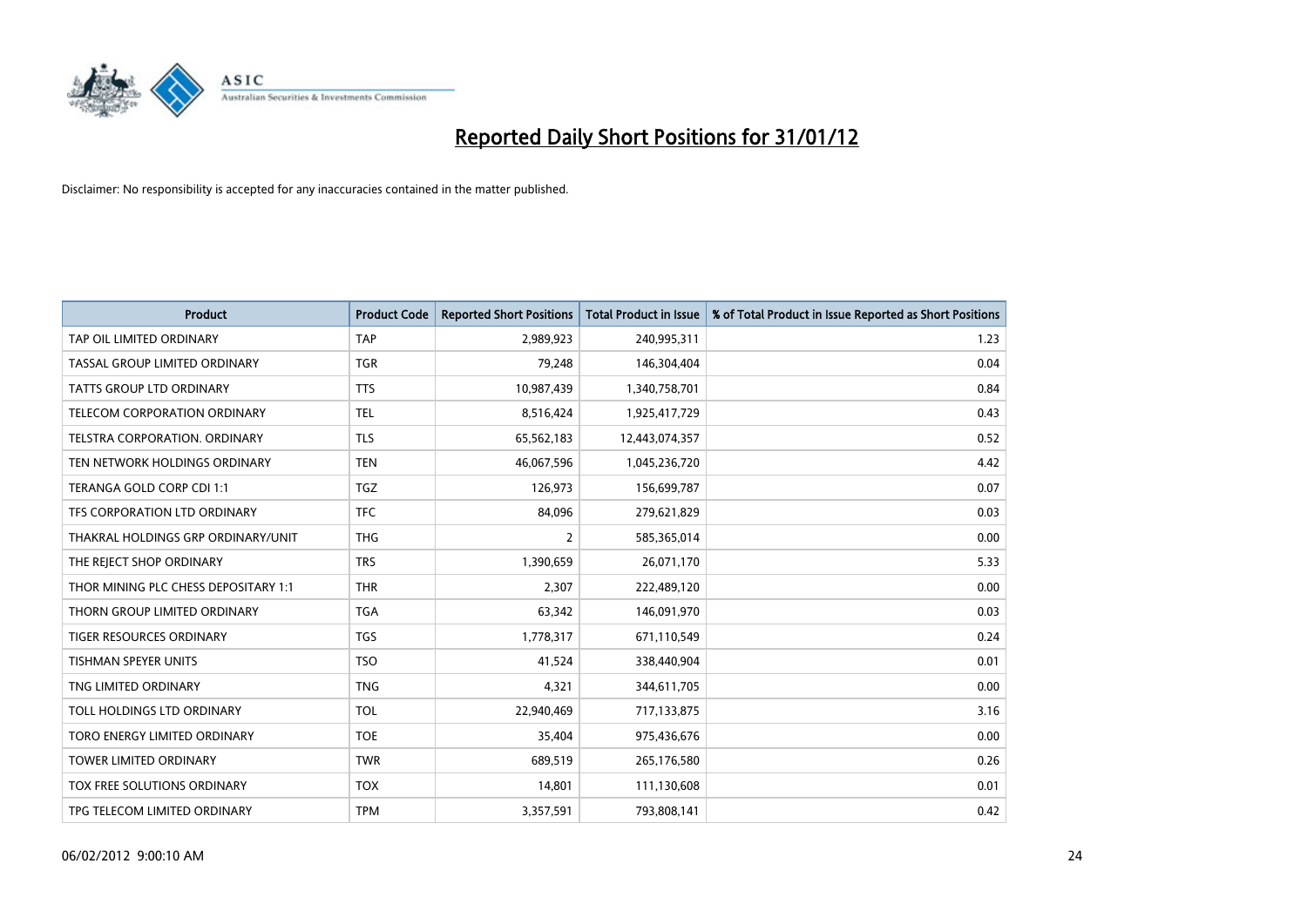

| <b>Product</b>                       | <b>Product Code</b> | <b>Reported Short Positions</b> | <b>Total Product in Issue</b> | % of Total Product in Issue Reported as Short Positions |
|--------------------------------------|---------------------|---------------------------------|-------------------------------|---------------------------------------------------------|
| <b>TRADE ME GROUP ORDINARY</b>       | <b>TME</b>          | 1,155                           | 395,745,510                   | 0.00                                                    |
| TRANSFIELD SERVICES ORDINARY         | <b>TSE</b>          | 1,710,601                       | 544,587,035                   | 0.31                                                    |
| TRANSPACIFIC INDUST. ORDINARY        | <b>TPI</b>          | 4,149,607                       | 1,578,209,025                 | 0.25                                                    |
| TRANSURBAN GROUP TRIPLE STAPLED SEC. | <b>TCL</b>          | 3,937,610                       | 1,451,447,154                 | 0.26                                                    |
| TREASURY WINE ESTATE ORDINARY        | <b>TWE</b>          | 16,628,442                      | 647,227,144                   | 2.55                                                    |
| TRINITY GROUP STAPLED SECURITIES     | <b>TCQ</b>          | 3,419                           | 193,235,631                   | 0.00                                                    |
| TROY RESOURCES LTD ORDINARY          | <b>TRY</b>          | 74,230                          | 88,879,149                    | 0.07                                                    |
| UGL LIMITED ORDINARY                 | UGL                 | 4,636,358                       | 166,315,038                   | 2.78                                                    |
| UNILIFE CORPORATION CDI 6:1          | <b>UNS</b>          | 211,168                         | 266,923,818                   | 0.07                                                    |
| UXC LIMITED ORDINARY                 | <b>UXC</b>          | 1,180                           | 304,818,250                   | 0.00                                                    |
| VDM GROUP LIMITED ORDINARY           | <b>VMG</b>          | 11,116                          | 933,552,767                   | 0.00                                                    |
| <b>VENTNOR RES LTD ORDINARY</b>      | <b>VRX</b>          | 7,700                           | 45,334,652                    | 0.02                                                    |
| <b>VENTURE MINERALS ORDINARY</b>     | <b>VMS</b>          | 284,494                         | 231,168,592                   | 0.12                                                    |
| <b>VIEW RESOURCES LTD ORDINARY</b>   | <b>VRE</b>          | 1,760                           | 881,953,670                   | 0.00                                                    |
| <b>VIRGIN AUS HLDG LTD ORDINARY</b>  | <b>VAH</b>          | 15,249,323                      | 2,210,197,600                 | 0.69                                                    |
| VITA GROUP LTD ORDINARY              | <b>VTG</b>          | 75,190                          | 142,499,800                   | 0.05                                                    |
| VITERRA INC CDI 1:1                  | <b>VTA</b>          | 3,828                           | 68,629,939                    | 0.01                                                    |
| WATPAC LIMITED ORDINARY              | <b>WTP</b>          | 16,477                          | 185,160,973                   | 0.00                                                    |
| <b>WDS LIMITED ORDINARY</b>          | <b>WDS</b>          | 701                             | 144,740,614                   | 0.00                                                    |
| WEBJET LIMITED ORDINARY              | <b>WEB</b>          | 60,065                          | 72,914,803                    | 0.08                                                    |